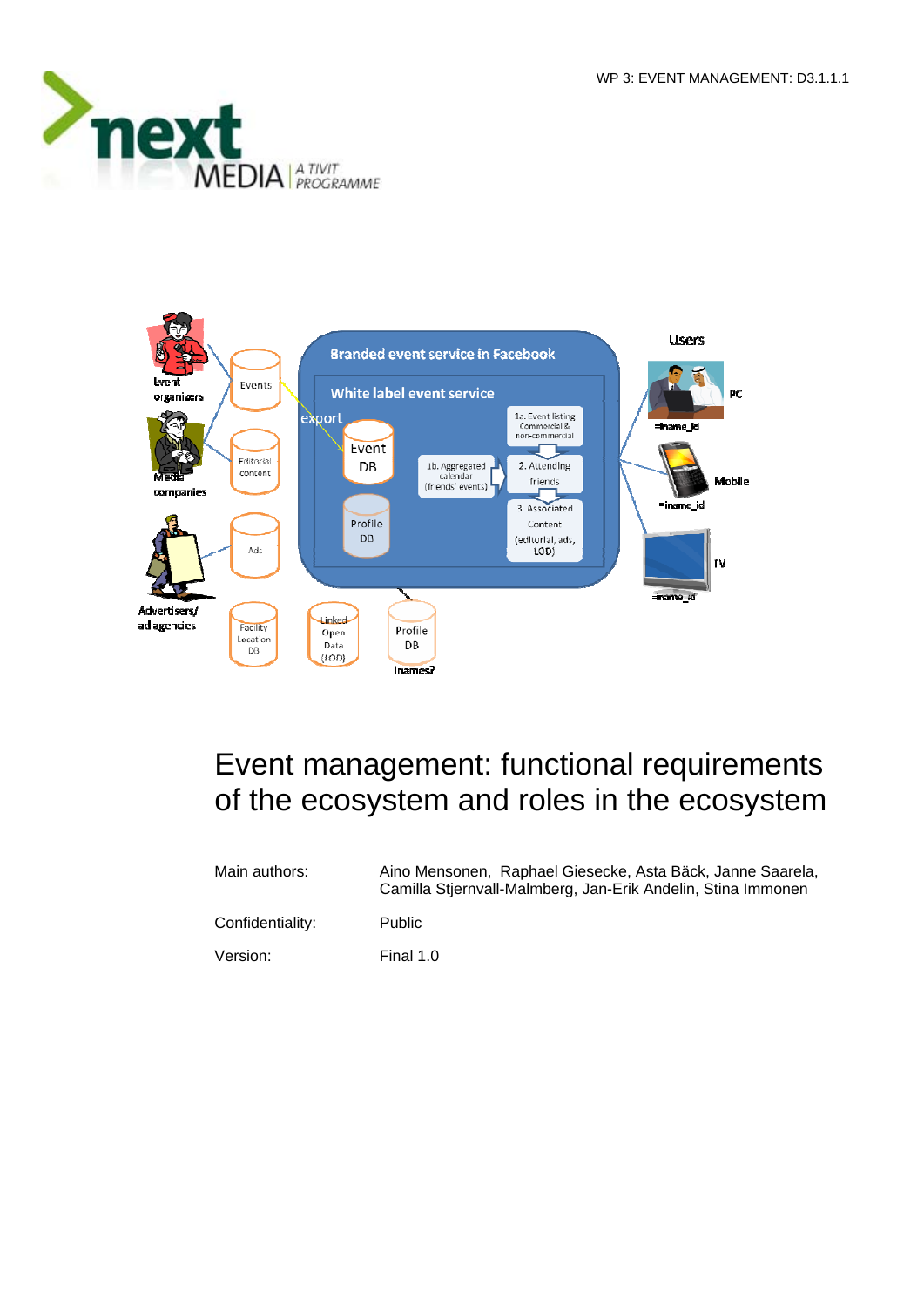| Version | Date       | <b>State</b>          | Author(s) $OR$      | Remarks                     |
|---------|------------|-----------------------|---------------------|-----------------------------|
|         |            | (draft//update/final) | Editor/Contributors |                             |
| 0.1     | 17.6.2010  | Draft                 | Saarela et al.      |                             |
| 0.2     | 10.9.2010  | $+$ interviews        | Mensonen            |                             |
| 0.3     | 16.9.2010  | $+$ use cases for     | <b>Bäck</b>         |                             |
|         |            | event organisers;     |                     |                             |
|         |            | + chapter 'Roles      |                     |                             |
|         |            | and challenges'       |                     |                             |
| 0.4     | 29.9.2010  | Added user            | Saarela, Autio      |                             |
|         |            | stories               |                     |                             |
| 0.5     | 30.9.2010  | Release candidate     | Giesecke, Andelin,  |                             |
|         |            |                       | Saarela             |                             |
| 0.6     |            |                       |                     |                             |
| 0.7     | 10.12.2010 | Draft                 | Giesecke            | Introduction of Event       |
|         |            |                       |                     | Management ecosystem inc.   |
|         |            |                       |                     | actors, role, processes and |
|         |            |                       |                     | functionalities             |
| 0.8     | 15.12.2010 | Draft                 | Giesecke            | Formatting and input to     |
|         |            |                       |                     | conclusions                 |
| 1.0     | 7.3.2011   | Final                 | Saarela et al.      | Public deliverable          |

| <b>Participants</b> | <b>Name</b>                 | e-mail                                  |
|---------------------|-----------------------------|-----------------------------------------|
| Author              | Camilla Stjernvall-Malmberg | camilla.stjernvall-malmberg@ksfmedia.fi |
| Author              | Janne Saarela               | janne.saarela@profium.com               |
| Author              | Juho Autio                  | juho.autio@profium.com                  |
| Author              | Aino Mensonen               | aino.mensonen@vtt.fi                    |
| Author              | Asta Bäck                   | asta.back@vtt.fi                        |
| Author              | Jan-Erik Andelin            | jan-erik.andelin@ksfmedia.fi            |
| Author              | Raphael Giesecke            | raphael.giesecke@tkk.fi                 |
| Author              | Stina Immonen               | stina.immonen@tkk.fi                    |
|                     |                             |                                         |
|                     |                             |                                         |
|                     |                             |                                         |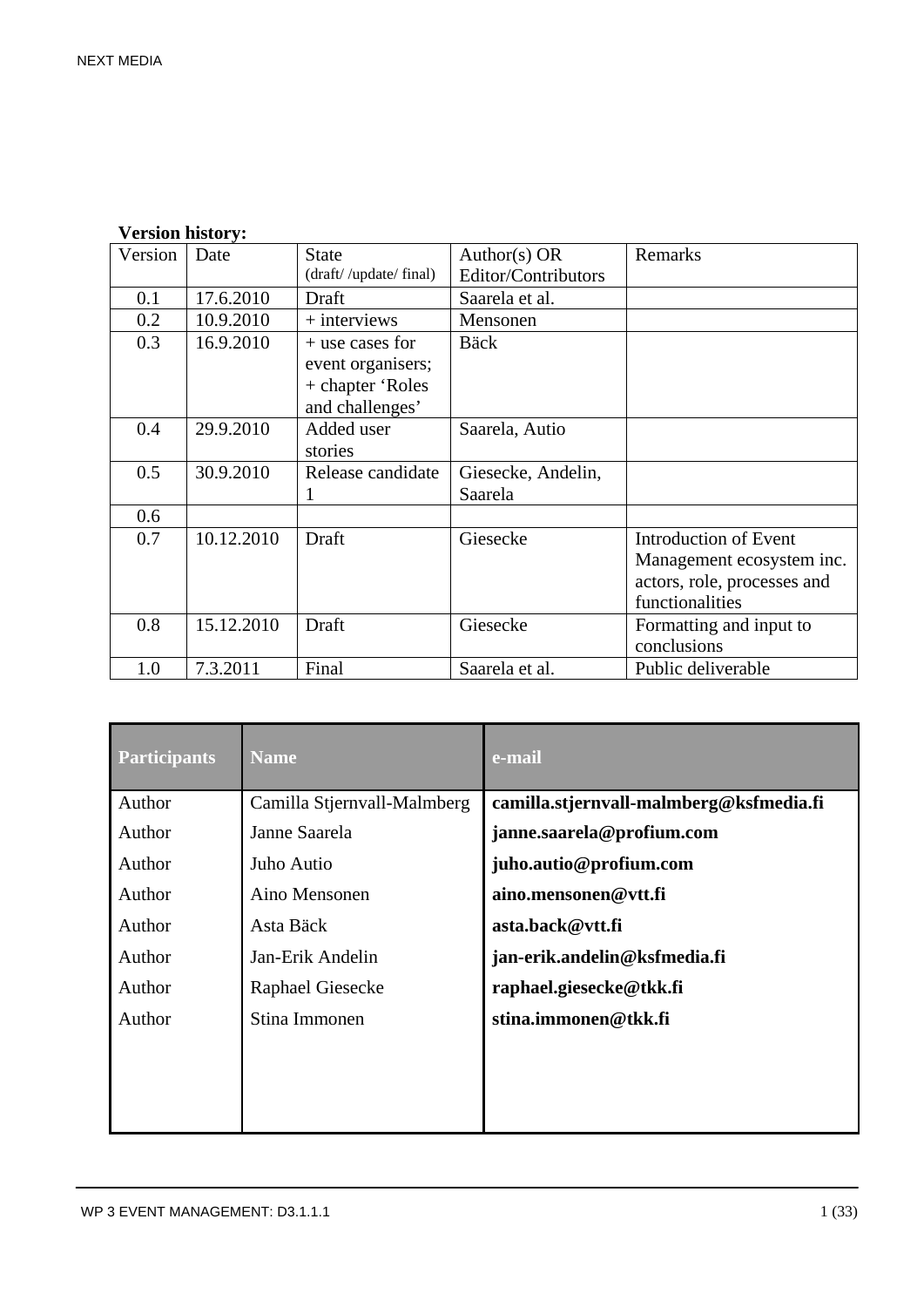# **Executive Summary**

This document aims to describe an ecosystem for event management.

There are various actors in such ecosystem, taking on and performing in various roles, some of which have been outlined in this document: The authors have approached the ecosystem and their actors from three actors' perspectives so far: event calendar provider, event organiser (provider) and end users. In 2011 a future versions of this document is to cover and integrate other actors, too.

Also, a first value chain, around event calendar providers, has been identified, providing a general context for the actors in question. Within this value chain, professional processes have been outlined and illustrated.

As a final step, a first set of desired functionalities have been identified, again seen from three perspectives, event calendar provider, event organiser (manager) and end users.

Various of theses end user functionalities then have been realised in other tasks of the Next Media Event Management case.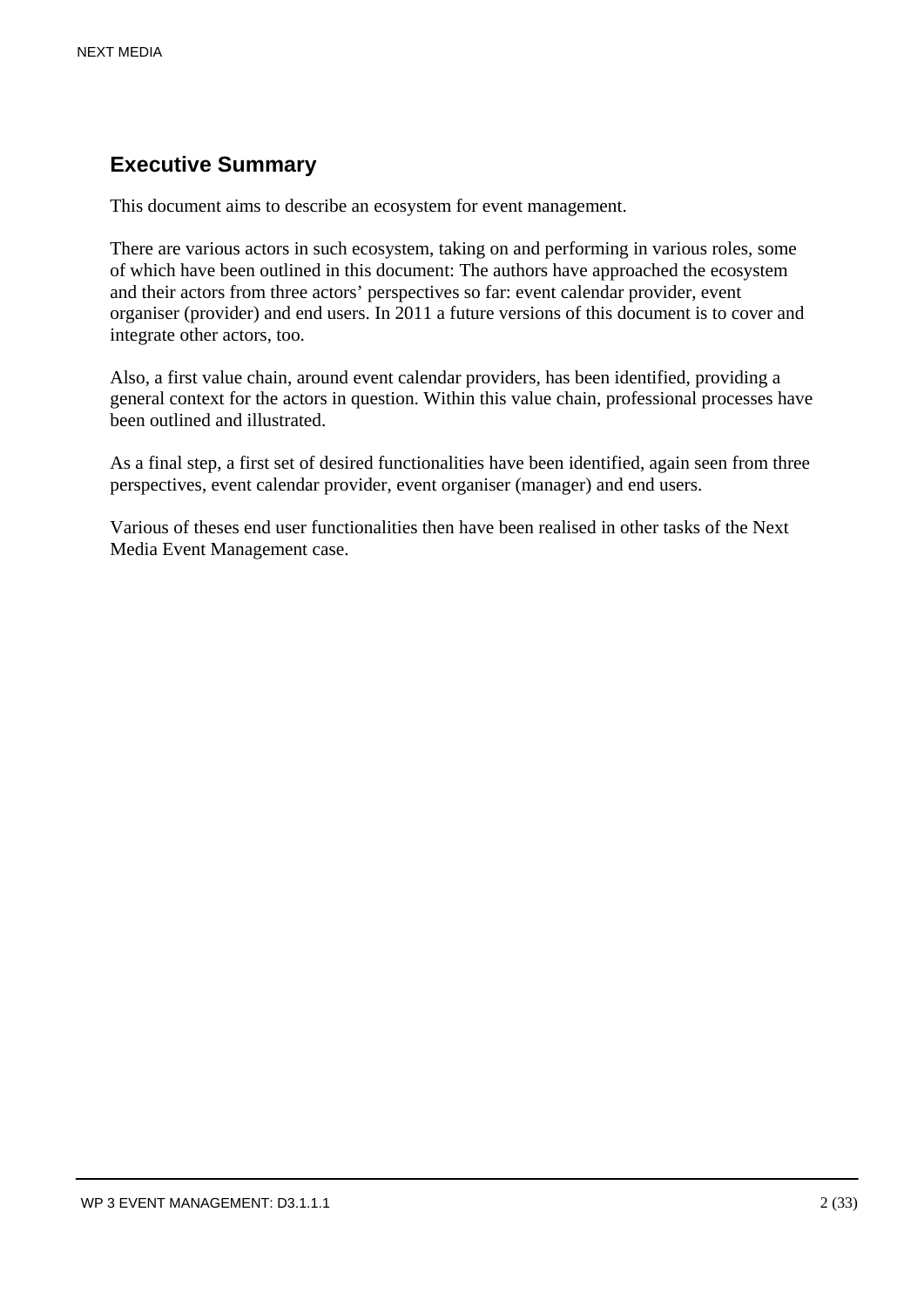# **Table of contents**

| 1 |     |                                                               |  |  |
|---|-----|---------------------------------------------------------------|--|--|
| 2 |     |                                                               |  |  |
|   | 2.1 |                                                               |  |  |
|   |     |                                                               |  |  |
|   |     |                                                               |  |  |
|   |     |                                                               |  |  |
|   |     |                                                               |  |  |
|   |     |                                                               |  |  |
|   |     |                                                               |  |  |
|   |     |                                                               |  |  |
|   |     |                                                               |  |  |
|   |     |                                                               |  |  |
|   |     |                                                               |  |  |
|   |     |                                                               |  |  |
|   |     |                                                               |  |  |
| 3 |     |                                                               |  |  |
|   | 3.1 |                                                               |  |  |
|   |     |                                                               |  |  |
|   |     |                                                               |  |  |
|   |     |                                                               |  |  |
|   |     |                                                               |  |  |
|   |     |                                                               |  |  |
|   |     |                                                               |  |  |
|   | 3.2 |                                                               |  |  |
| 4 |     |                                                               |  |  |
|   | 4.1 |                                                               |  |  |
|   |     | 4.2 EvenemaX process within the Event Management Ecosystem 20 |  |  |
|   |     |                                                               |  |  |
|   |     |                                                               |  |  |
|   |     |                                                               |  |  |
|   |     |                                                               |  |  |
| 5 |     |                                                               |  |  |
|   | 5.1 |                                                               |  |  |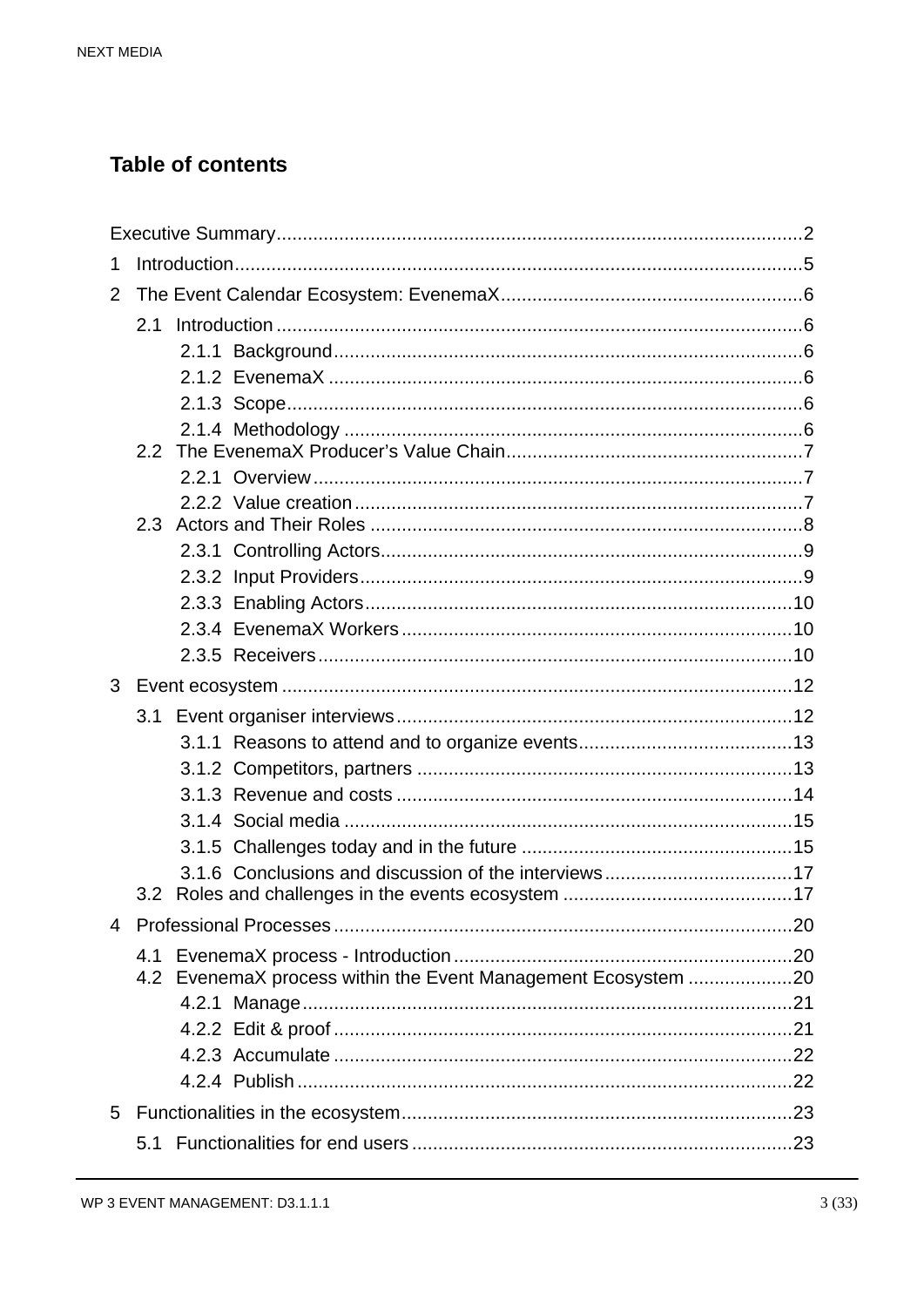|   |  | 5.2.1 Use case 1: Amateur organizer needing support for a new event                                                                         |  |
|---|--|---------------------------------------------------------------------------------------------------------------------------------------------|--|
|   |  | 5.2.2 Use case 2: Marketing a unique event with short duration28                                                                            |  |
|   |  | 5.2.3 Use case 3: Planning an event with strict theme and guidelines29                                                                      |  |
|   |  |                                                                                                                                             |  |
|   |  | 5.2.5 Use case 5: EventServe from a service provider point of view 30<br>5.3 Event Calendar: Desired ICT Functionalities in The Ecosystem30 |  |
|   |  |                                                                                                                                             |  |
|   |  |                                                                                                                                             |  |
| 6 |  |                                                                                                                                             |  |
|   |  |                                                                                                                                             |  |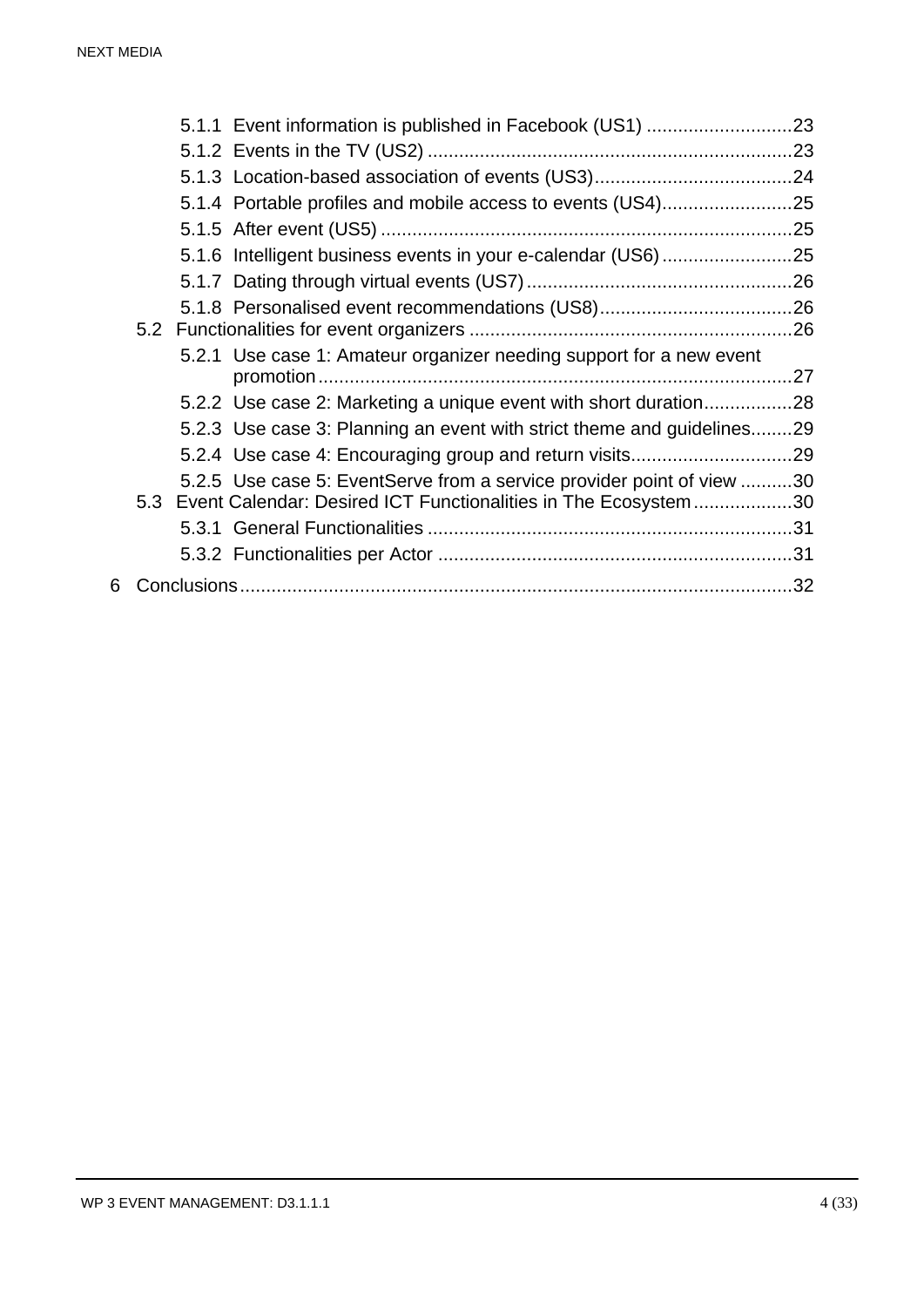# **1 Introduction**

This document aims to describe an ecosystem for event management. The aim for this description is to understand current way individuals and organizations and companies make business with events and to identify new business opportunities in that ecosystem.

There are various parties in such an ecosystem each of which is in some way involved with events. As a hint for the reader we have a very broad definition for an event: it may be a commercial or non-commercial event where you may have to or may not need to buy ticket to attend. The event may be a single event such as a concert at a specific time at a specific place or it may be a repetitive event such as a art exhibition which is open at specific times.

The authors of this document have approached the ecosystem from three parties' perspectives so far:

- 1. event calendar provider (example EvenemaX),
- 2. event organizers (providers) and
- 3. end users

while we expect future versions of this document to cover and integrate further parties.

The chapter 2 sets the scene for the event calendar ecosystem, which is located in the core of the media interest in the event management ecosystem. The action research was based on KSF Media's EvenemaX event platform. A first value chain has been identified, providing a general context for the actors in question. Within this value chain, professional processes have been outlined and illustrated.

In the next working hypothesis, the ecosystem has been viewed as functions that may be connected to a common database technology, by which a number of federated event databases can be administered to serve the needs of end-users and event organizers.

The end users perspectives have been prepared as a joint effort between the members of the Event management case group active in the Next Media program in Finland. The event organizer perspective has been prepared via a series of interviews the results of which are presented in this document.

Finally, a first set of desired functionalities seen from the event calendar provider perspective, have been described.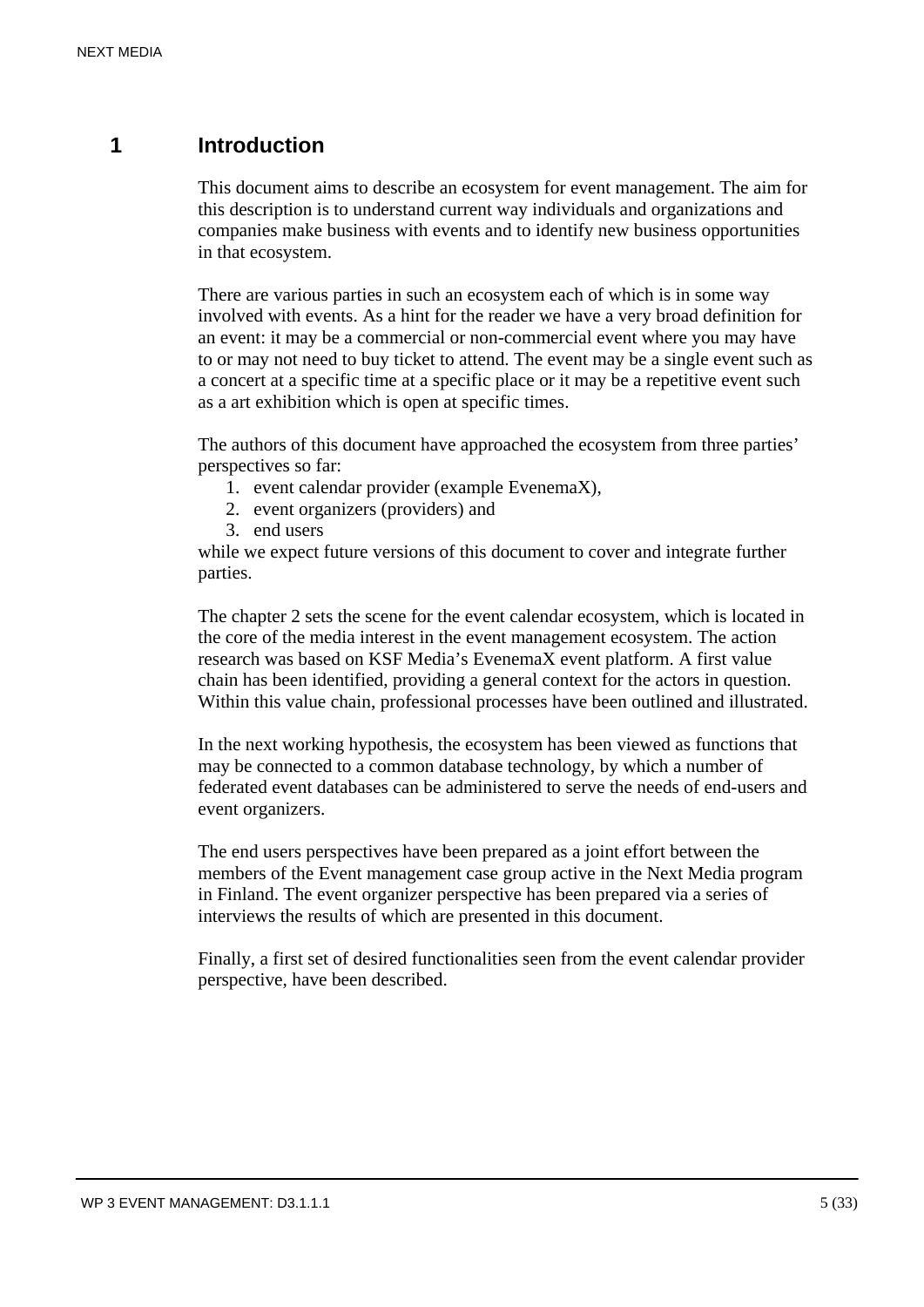# **2 The Event Calendar Ecosystem: EvenemaX**

# 2.1 Introduction

# **2.1.1 Background**

Especially in (geographically) local contexts, many events are the result of a collaborative effort and interaction of several players.

The event ecosystem displays a variety of interrelations. The public sector may support local festivities to facilitate tourism and the prosperity of local businesses in general. Companies may sponsor festivals to enhance their own image and relations to the public. Event organisers and media often cooperate, with the organiser eager to achieve a wide dissemination of information about the event with the media again interested in live contacts to some of their audience.

# **2.1.2 EvenemaX**

By tradition, the local newspaper has been a central node in promoting, listing, noting and commenting events – and thus "make them happen". This was the basis when Borgåbladet, one of the newspapers in today's KSF Media group made the initiative to start the EvenemaX service in the Porvoo region in 2006.

The original aim was to encourage small and medium-size event organizers to increase their efforts in presenting, advertising and marketing their events – besides making them known also through the local daily paper.

EvenemaX provides a web calendar, as well as a web-to-print channel to four daily newspapers. One early result was the cooperation with the public administration, which saw the EvenemaX service complement or even replace other event listing services maintained by the public sector.

EvenemaX is a central structure in KSF Media. EvenemaX provides a similar service throughout all main units of the media house. EvenemaX is, however, not creating revenue independently, but is, like the other business units dependent of commercial efforts made by other central bodies of KSF Media, such as Media Sales.

# **2.1.3 Scope**

There is a large variety in types and sizes of events. In this section, the focus is on events as promoted in EvenemaX and the related professional roles and processes.

# **2.1.4 Methodology**

The methodology has been action research based on KSF Media's EvenemaX event platform.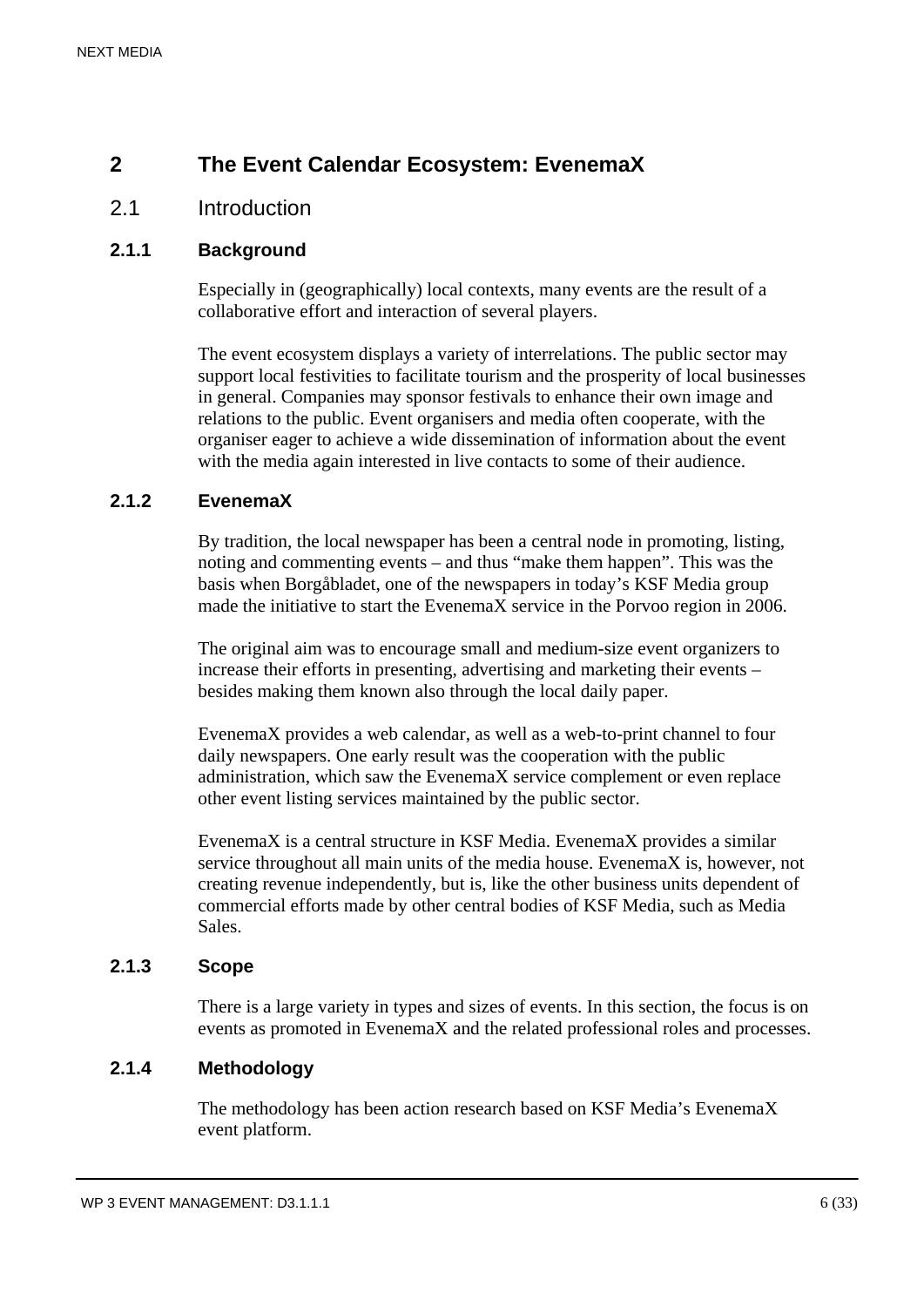The four dimensions of the research are

- organisational development level
- working level in KSF Media i.e. staff who does the job as such
- business partner level (typically through KSF Media representative)

# 2.2 The EvenemaX Producer's Value Chain

In this section we describe the EvenemaX ecosystem from the point of view of the EvenemaX producer: KSF Media.

#### **2.2.1 Overview**

Figure 1 shows a possible value chain of EvenemaX ecosystem actors.



Fig. 1: The EvenemaX Producer's Value Chain

The actors and their roles are explained in the next section. Note that not all event providers belong to the professional media sector.

# **2.2.2 Value creation**

From the point of view of the EvenemaX producer, value is created in...:

- 1. a network motivated to submit complete, cohesive, consistent and correct  $(c<sup>4</sup>)$  data. Such data builds trust with the end users
- 2. a system that gives maximum diffusion of information with minimum effort for the event organizer, event source and end user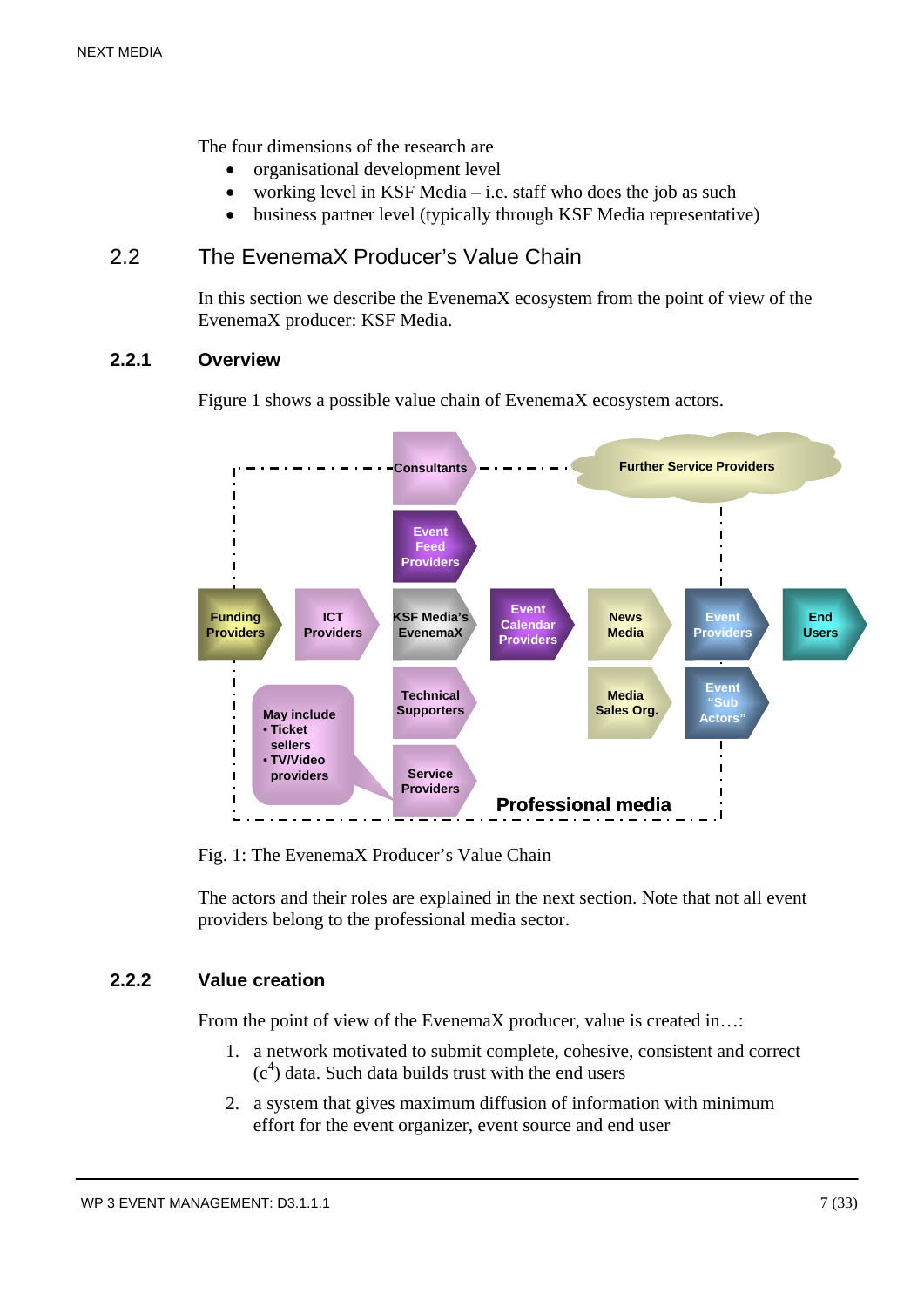- 3. a system which gives the organizers' events visibility in info channels with a high status (print, TV, exclusive listings, future mobile services)
- 4. a) a system that continuously accumulates new information and b) creates valuable compilations of data

# 2.3 Actors and Their Roles

In the following sections, the actors in the event ecosystem are clustered in five groups:

- 1. Controlling actors, who lead and manage the EvenemaX process
- 2. Input providers, who provide event information and subsequently events as such
- 3. Enabling actors, supplying funding, tools and services (mechanisms)
- 4. EvenemaX workers, who perform the daily, operational business (IDEF0: "function")
- 5. (Output) receivers, who are interested in the EvenemaX services

These groups follow the IDEF0 standard (Integration Definition for Function Modeling<sup>1</sup>) for process modelling.



Fig. 2: Actors in the EvenemaX ecosystem

<u>.</u>

<sup>1 ,</sup> page 11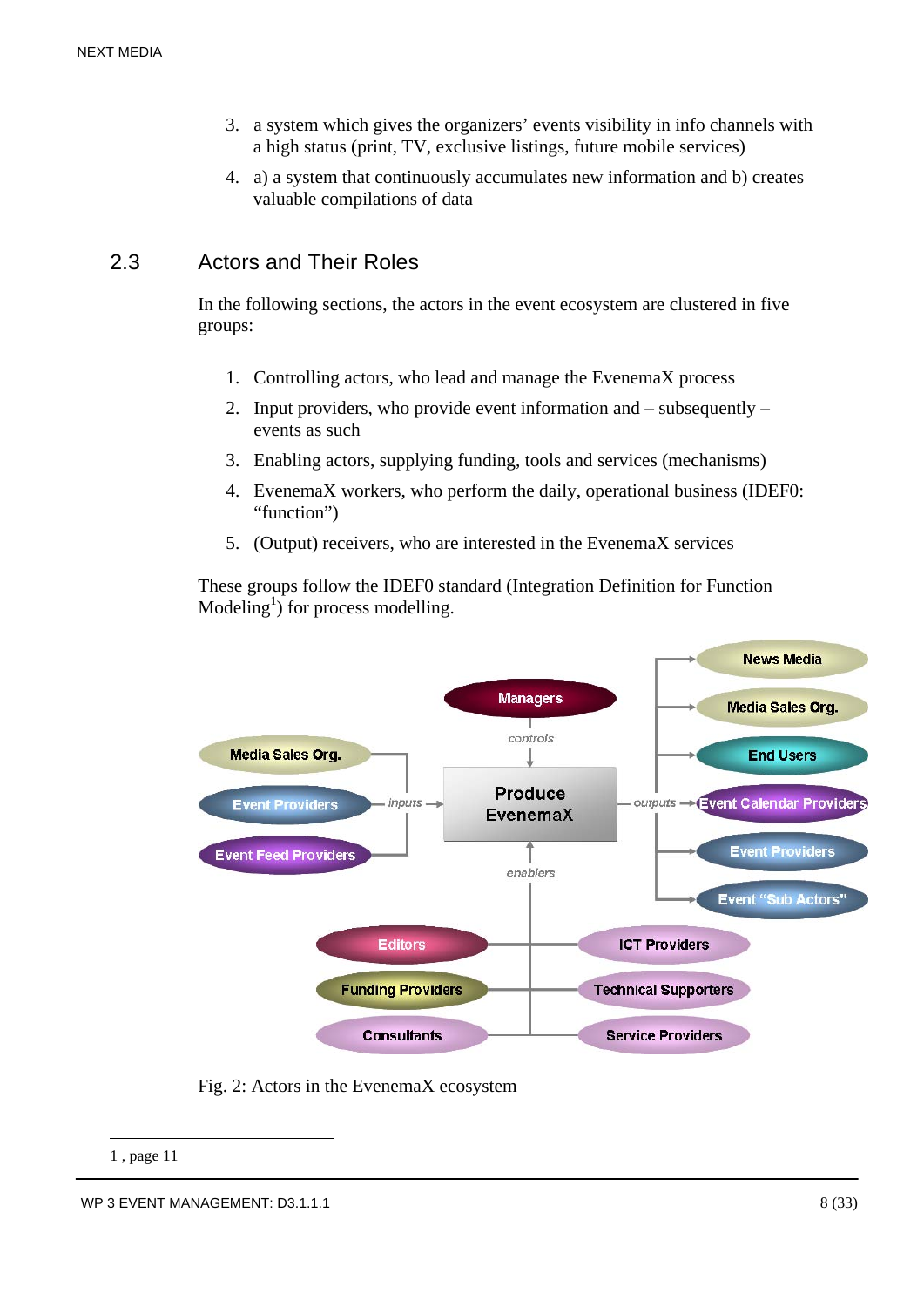# **2.3.1 Controlling Actors**

Controlling actors lead and manage the EvenemaX process.

- **Accountable Manager EvenemaX**: Oversees the EvenemaX business. Accountable for overall budget, wins and losses.
- **Responsible Manager EvenemaX**: Manages the EvenemaX business on operational level. See section 2.3.4.1
- **News Media:** Produce various guidelines (for daily work) on how to edit and select events for listings and calendars for print. This task is infrequent. See also 2.3.5.1

#### **2.3.2 Input Providers**

Input providers provide event information and – subsequently – events as such.

#### **Media Sales Organisation**

Sales persons, selling advertisements, providing metadata of advertisements.

#### **Event Providers**

An organisation or association that is accountable and responsible for one or more events and typically manages the event as such.

Event providers can be split into the following three categories:

- Professional or semi-professional organisations or associations (commercial or non-profit), including the so called  $3<sup>rd</sup>$  sector
- Public sector municipalities and other public bodies: A significant part of coordination of events and of calendar information is carried out by different bodies in municipalities, such as tourist offices, or administrative bodies for cultural affairs or local entrepreneurship, trade and business.
- Private persons and volunteering organisations and associations, mainly the  $3<sup>rd</sup>$  sector, for example

Large commercial organisers may use various kinds of subcontractors, such as media agencies.

Large event providers typically manage also the sub actors (see section 3.2)

#### **Data and Event Feeds Providers**

Partners, which provide data on the same platform and partners, which feed events, which are not covered by EvenemaX.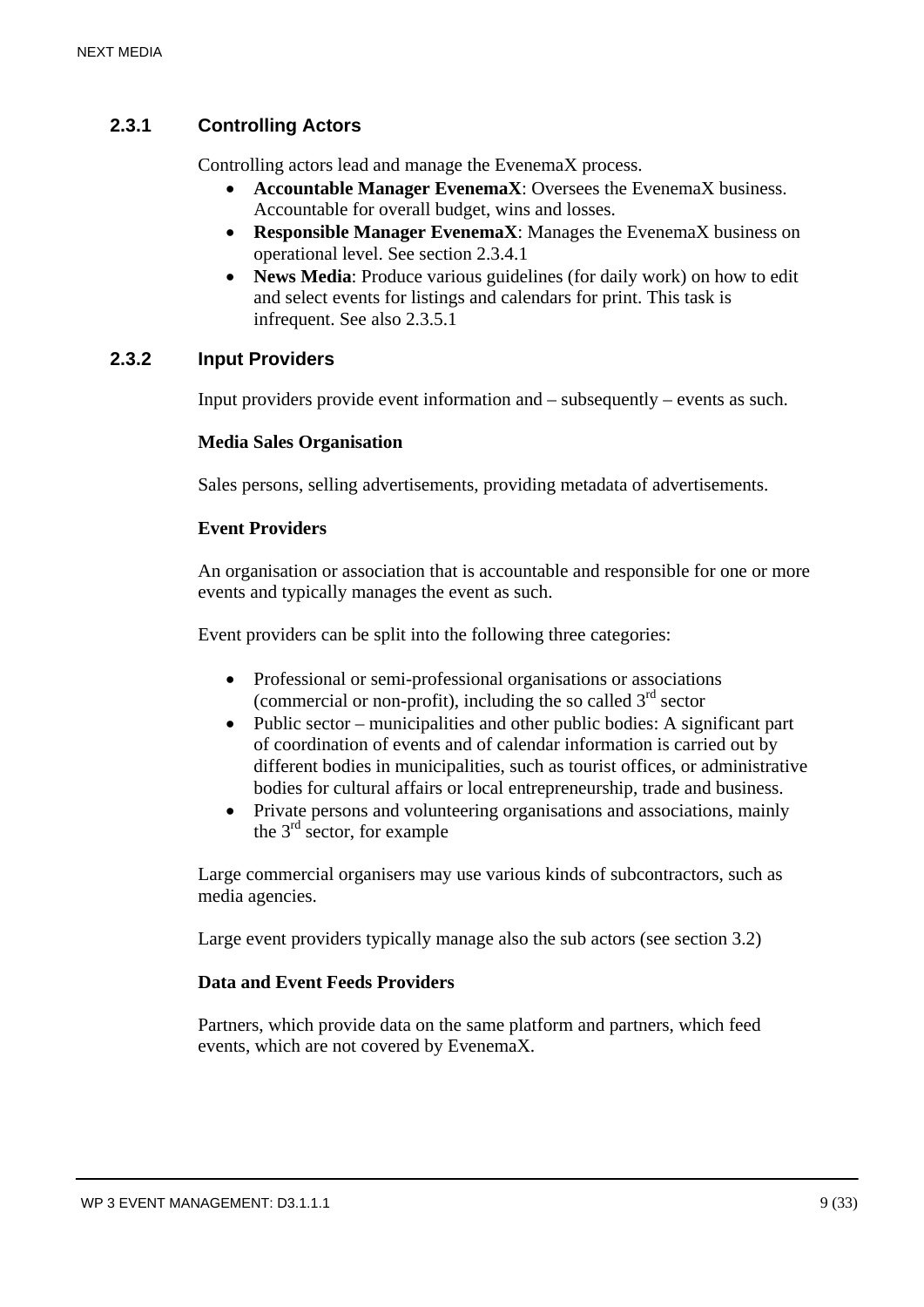# **2.3.3 Enabling Actors**

These actors enable EvenemaX through funding, tools and services.

- **Funding Providers**: Provide either direct funding or support in the form of offering venues or other non-monetary contributions.
- **Consultants**: These actors provide support for setting up the event management business (i.e. EvenemaX) and possible spin-offs. They also support the continuous improvement of EvenemaX.
- **ICT Providers**: Provide ICT services (the platform) to EvenemaX (not to Event Provider).
- **Technical Supporters**: Provide technical (mostly ICT related) support
- **Service Providers**: Theses partners offer services (e.g. ticket sales) on the EvenemaX platform, related to events.

#### **2.3.4 EvenemaX Workers**

EvenemaX workers perform the daily, operational business.

#### **Responsible Manager**

In charge of database structure, data flow analysis and work processes. Maintains contacts to KSF Media internal and external clients (e.g. editorial recipients, media sales and technical support partners and new event providers).

Also in charge of all strategic tasks.

#### **Editor**

Gathers information, checks and moderates the submitted data and enters information into the event database, taking into account re-usable data.

Edits and selects information for event listings for print and delivers edited calendars for print.

Translates event information to provide bilingual service.

#### **2.3.5 Receivers**

Receivers are interested in the event information that EvenemaX offers.

#### **News Media**

These partners receive events listings or calendars for print.

They also use event information provided by EvenemaX for further media coverage, such as reports, picture stories, recensions etc.

#### **Media Sales Organisation**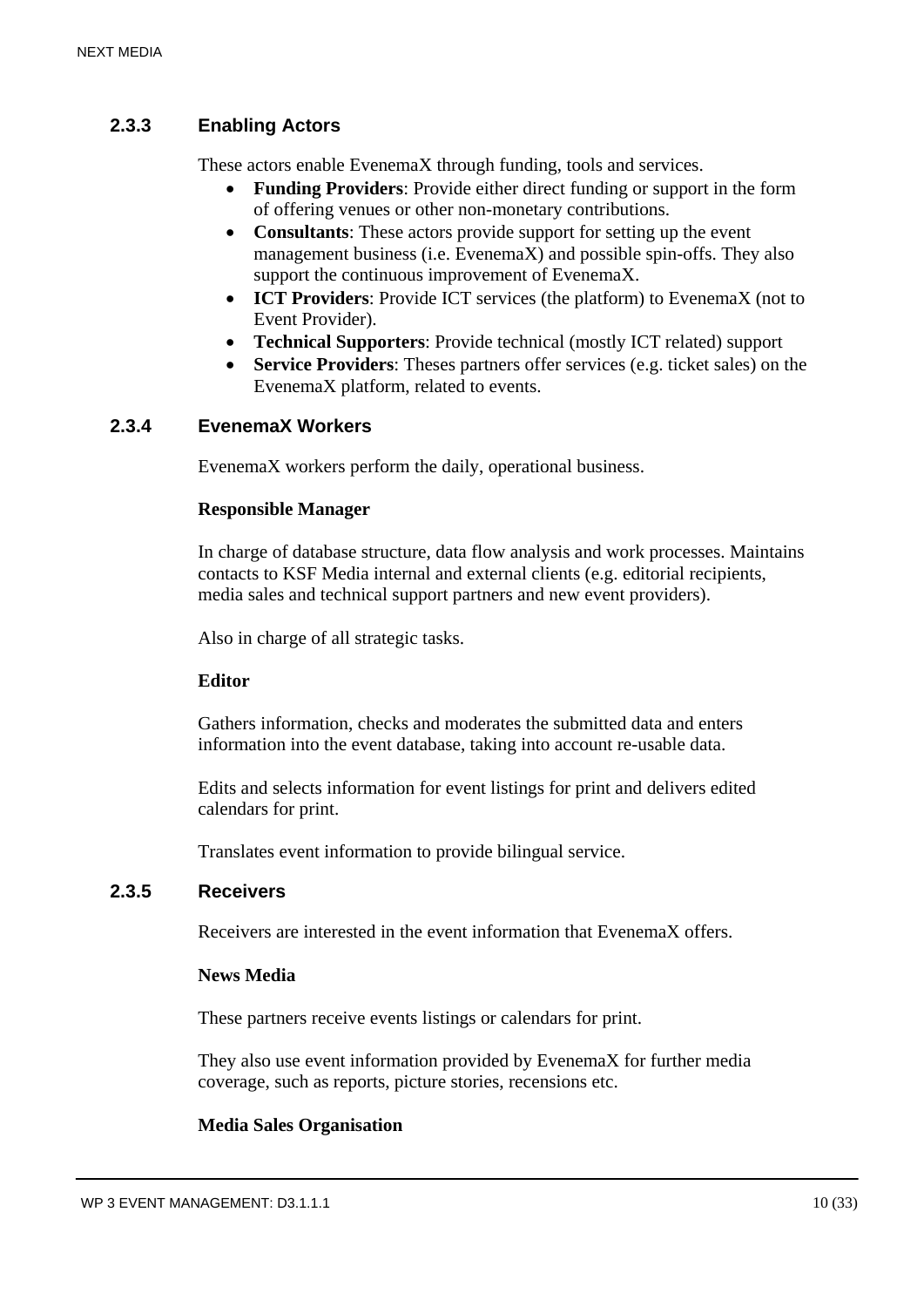Sales persons, selling advertisements

#### **End Users**

End users are interested in events and search for events, visit events and involve their networks in events via recommendations and other means. They also provide, e.g., pictures, videos, anecdotes of the event.

Many of these social features are not yet implemented in the EvenemaX service.

#### **Event Calendar Providers**

Partners, which offer similar, i.e. event calendar, services

#### **Event Providers**

See section 3.2 – "event organiser"

#### **Event "Sub Actors"**

Even if these actors are typically managed by the Event Provider, quite often they are interested in event (meta-) data:

- Venue owner
- Performers (artists, singers, choirs...) from "hobby" artists to proamateurs to world stars
- Vendors (selling various items or food in events)
- Communication service providers
- Media and advertising agencies

See also section 3.2 – "event organiser"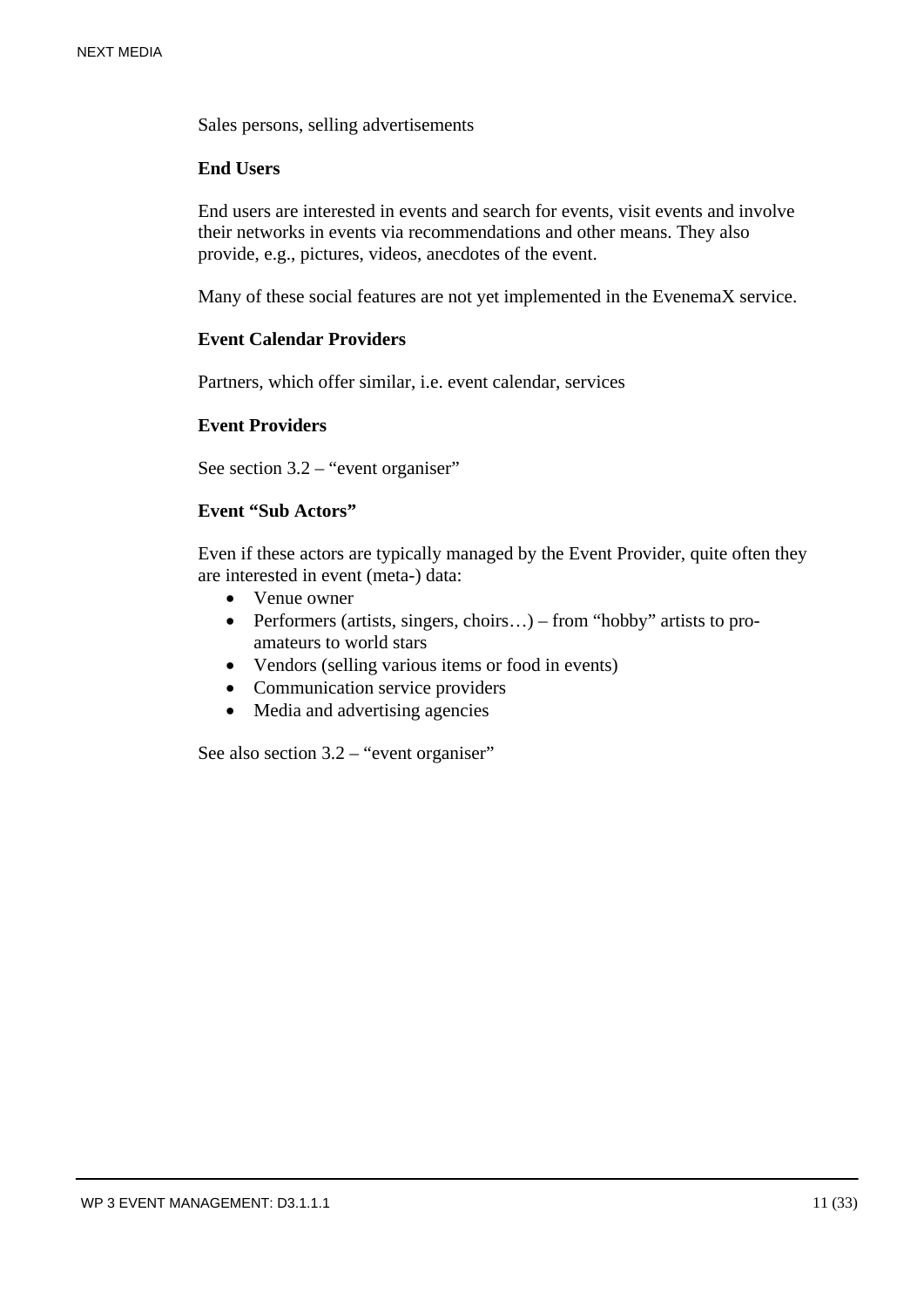# **3 Event ecosystem**

#### 3.1 Event organiser interviews

Six different event organizers were interviewed during May and June to understand the challenges they face today and in the future. The event organizers and the types of events they organize are presented in the following table.

| Organizer             | Person           | <b>Type of event</b> | Other info                |
|-----------------------|------------------|----------------------|---------------------------|
|                       | Maria Schulgin   | Exhibition           | Annual exhibition; takes  |
| Loviisan Wanhat Talot |                  |                      | place one weekend in      |
|                       |                  |                      | August                    |
| Posintra              | Janne Ekman      |                      | Company, providing help   |
|                       |                  |                      | to small event organizers |
| Korjaamo              | Raoul Grünstein  | Music, theatre, club | Events and facilities     |
| Funk production       | Katri Kärkkäinen | B2B                  | Events                    |
|                       | Rafik Neuman     | Amusement park       | Amusement park in the     |
| Lastenpäivän säätiö   |                  |                      | summer time, and special  |
|                       |                  |                      | events in autumn and      |
|                       |                  |                      | winter.                   |
| HJK / Sonera Stadium  | Kari Haapiainen  | Football game        | Events and facilities     |

*Table 1. The event organizers interviewed in Summer 2010.* 

Loviisan Wanhat Talot is a yearly weekend event organized in Loviisa. Its core is to show the old houses in Loviisa and how they have been and are being renovated. The event is run by local people. Posintra is an organization that supports development in Eastern Uusimaa. They have a lot of knowledge about local events, event organizers and their challenges. Korjaamo is a site where various types of events can be organized. Funk production organizes small B2B events. Lastenpäivän Säätiö runs the Linnanmäki amusement park, that in itself is kind of an event for summer time, but they also organize special events during autumn, before Christmas time and during winter holidays. HJK / Sonera Stadium is a big professional sport organization.

The potential development areas with connection to media content was in the focus of the interviews. A semi-structured interview method was used and the topics were:

- Background, type of the events organised
- Current situation, competitors, customers
- Future, goals, challenges
- Partners in cooperation
- Marketing, the structure of the costs
- Future development areas

In the following, the main results from the interviews are presented. The results follow loosely the same order as the discussion topics mentioned above.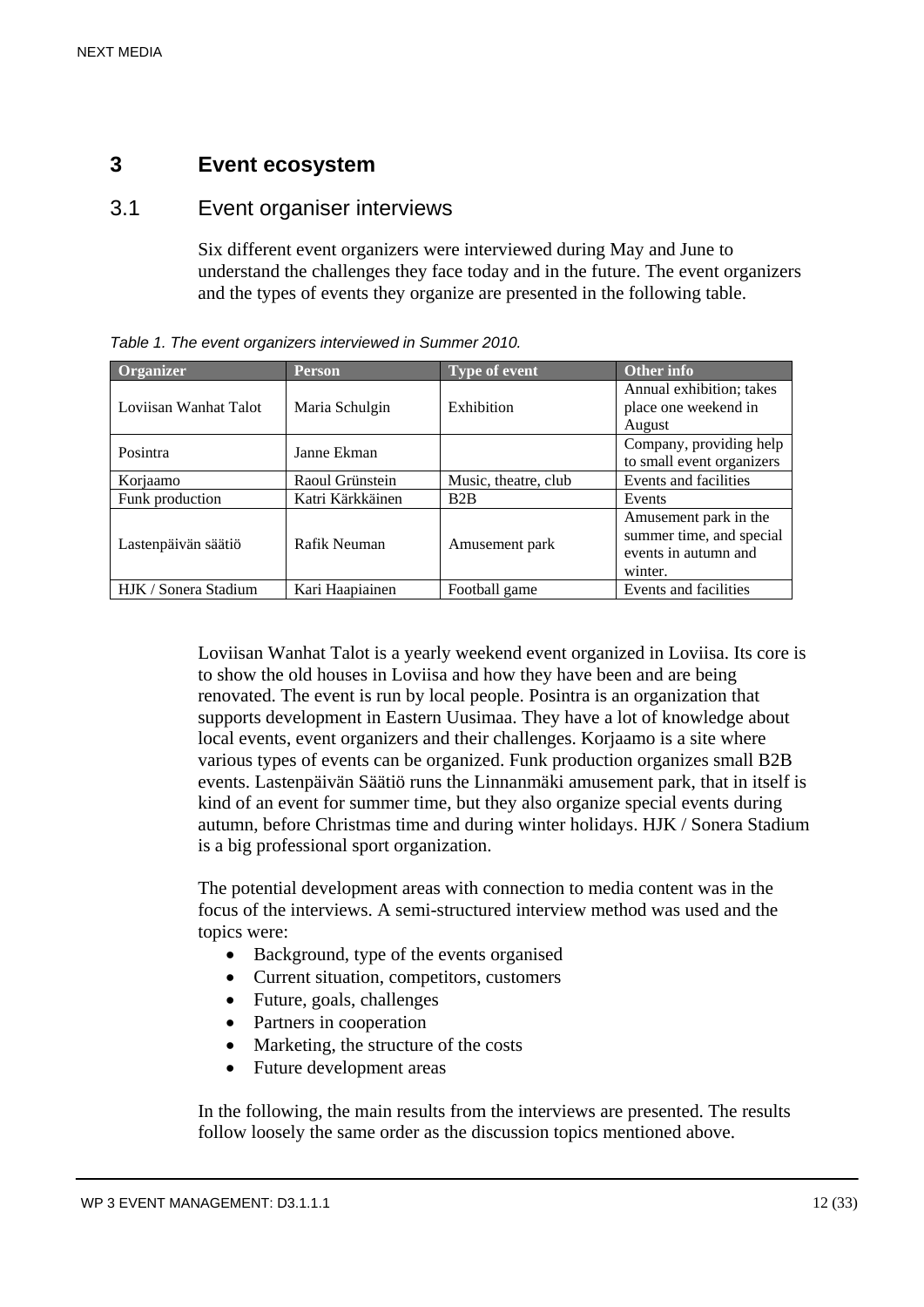#### **3.1.1 Reasons to attend and to organize events**

The event organizers need to satisfy their customers; people will come year after year, if they know it is worth while to come. One way to do it is to have something new every year – something that people look forward. This can be for example a new equipment (in an Amusement Park) or some other new attraction or feature, like an art gallery within the exhibition. These new features also give possibility to the free press publicity, which is really important or even a matter of life and death to the organizer. Many of the interviewed event organizers brought up that the media doesn't tell enough on time about their event, or only make news of some negative aspect. One of the interviewees said that 80% of the attendees got the information of the event from a friend or a relative.

The organizers think that social acceptability is one of the reasons for the attendee to join the event. The attendees search for positive experiences and they are, of course, interested in hearing the music or seeing the artist / the game they like or the event is interesting to them in some other way. Some of the organizers wanted to offer a place for people where they could come just to spend their leisure time. The attendees are typically active people; the same people attend different events.

The organizers have in mind "desired target groups"; group of people which they don't have in their events, but which they would like to have. For example Korjaamo, where the average age of the attendee is less than 35 years, would like to have 30-50 year old audience in order to have more steady and affluent audience. Lastenpäivän säätiö would like to see more teenagers to spend their spare time in the Linnanmäki amusement park. HJK desires to have the whole family, not just the male audience in their games.

The reason to organize an event is most often just to get economical profit. The small actors organize the events as a hobby, and there might be no economical benefit in the background.

# **3.1.2 Competitors, partners**

Only one interviewee felt that they don't have any competitors. The others mentioned other leisure activities, like shopping malls, downhill skiing centres, public swimming pools, cinemas and just laying on a sofa at home as the main competitors of their event. Also other actors like other venues were mentioned as competitors. For the B2B actor, the marketing department of the customer organisation is the main competitor together with other B2B event organizers.

The smaller the organizer, the more important the values of the partners seem to be, when choosing the right partners. Many small organizers have an ideology, which limit the possible partners, and it is important for them to keep a certain image. For example LWT (Loviisan Wanhat Talot) is an exhibition, where the Fortum nuclear power will never be presented. Also it is not allowed to sell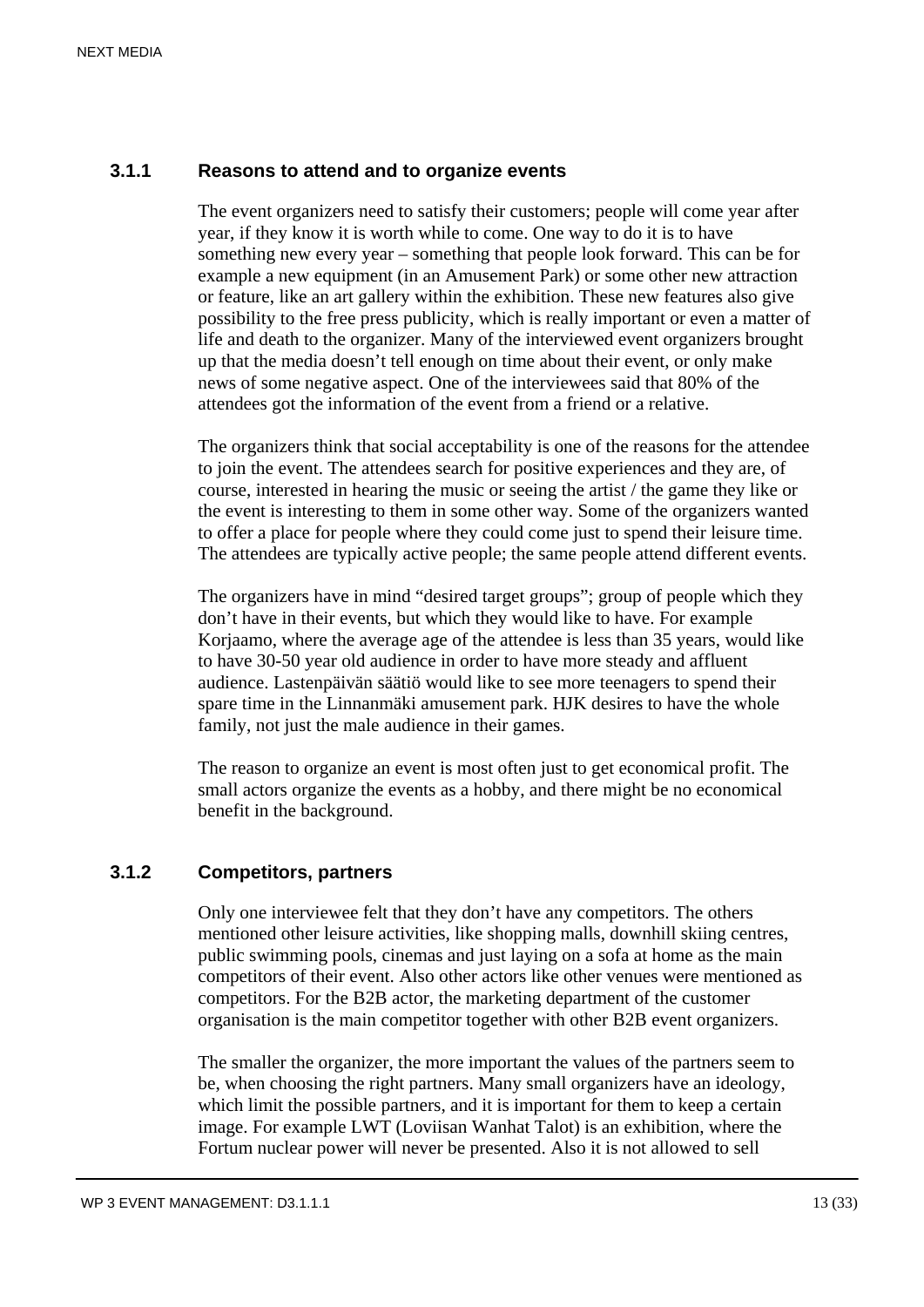liquorice or beer in the market. Salmon soup and a market for organically-grown food are preferred. LWT is a good example of a well working eco-system. They give the market places for free and expect the existence of the partners to add value to the event. In small events the partnerships are more on the basis of favor for favor than financial partnerships.

A B2B actor has a wide subcontractor network and catering plays the biggest and the most important role in it. Places like Korjaamo and Sonera Stadium (HJK) rent the facilities and most often the partners of the customer bring value and content.

The big event organizers use media agencies for planning the media plan. They have money for advertising, but they try to get free publicity in media as well as the smaller actors. It was mentioned that publicity comes mainly only when something goes wrong. Big event organizers provide advertising places for their partners (like poster advertising or label in the shirt of the player). They are careful in choosing the partners so that only one partner from one a certain business sector is presented at time – like one shopping market brand, one telecommunication brand.

#### **3.1.3 Revenue and costs**

For many of the interviewed organizers the most important income was public support, which the organizer gets for example from Svenska kulturfonden, Ministry of Education and the local town. Huge amount of this financial support will be lost, if a company is set up and the event is organized by it.

Another important source of revenue is the ticket sale. Other sources of income are renting sales tables, small shops and café & bar.

For LWT the presence of additional actors in the event is valuable in itself, and that's why they give sales-tables for free. At the same time they don't pay for the artists to be present there, but artists may come and be there if they want to, and add the value of the event. If the artist wants income of his participation, he must sell something himself or find a sponsor. In practice, the local church often arranges a concert and pays for the artist. In LWT, the people whose houses are open for public (the exhibition places) may earn some money by garage sales during the event. An idea for the future is to sell tickets including an overnight visit.

Sponsors play a role in contributing with revenues, and their role varies much from case to case. At the lowest level, the sponsors pay for having their posters present and in the other end the sponsors have their own area in the event for their own customers.

Marketing is one part of the event's image. For the organizer, flyers and posters might be extremely important, even though the impact has been found to be quite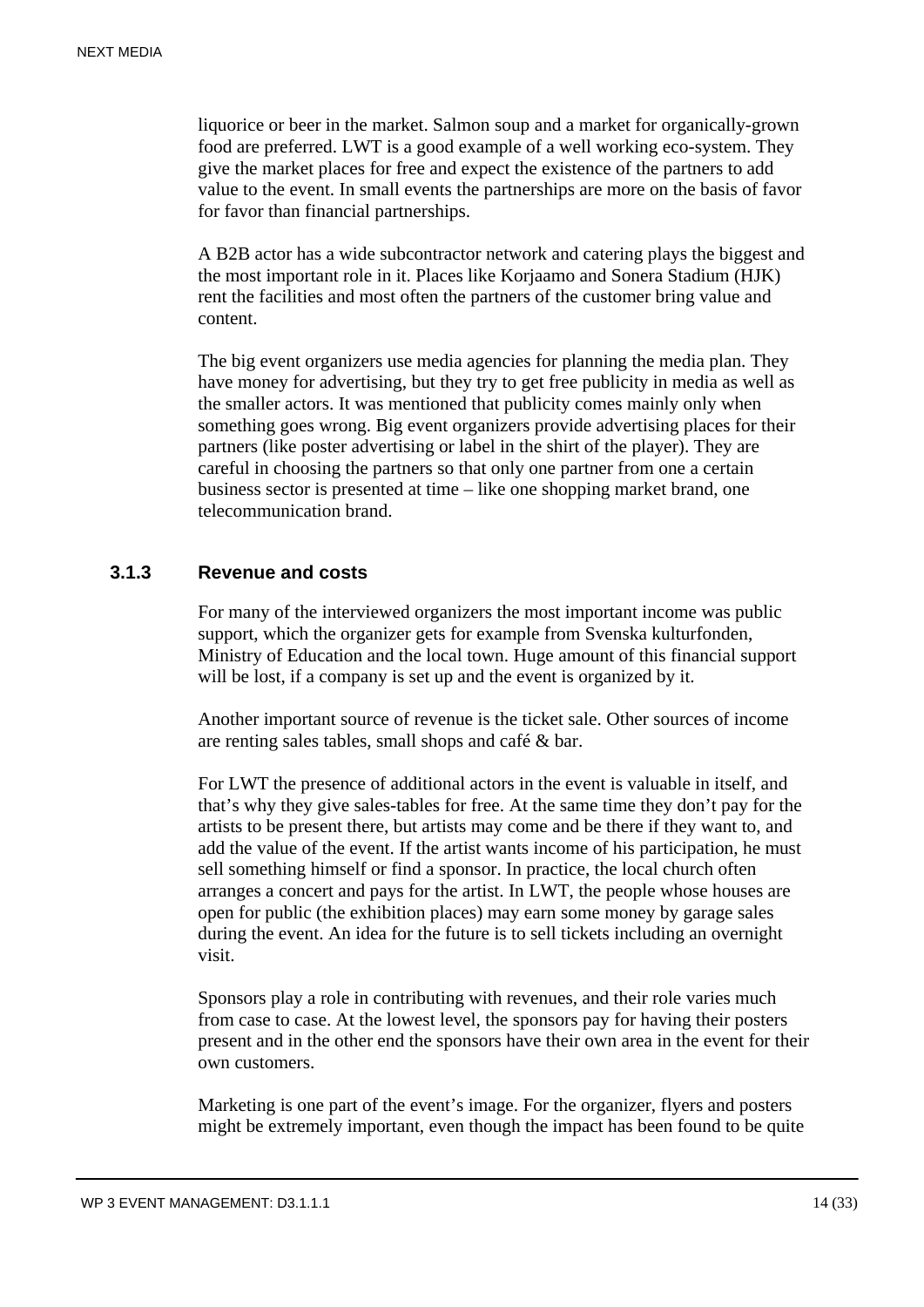small. The interviewed organizers had fairly small budgets and they try to get free publicity via media such as magazine articles.

Small organizers don't have a database of their customers, which they could use for marketing after the event. All interviewees said that they should be doing more marketing after the event than what they do now. The most common reason for not doing enough post-event marketing was that the organizers were so tired afterwards, that they needed to concentrate only on themselves.

Expenses are the costs of facilities (bajamajas etc.), copyrights and running expenses. The costs of artist, when thinking of music event, are one of the biggest items of expenditure.

#### **3.1.4 Social media**

The interviewees found social media interesting and they had plans to use it more in the future. Especially the smaller event organizers were interested to figure out how to utilize social media effectively. The idea that a small event can have huge publicity through Facebook was a common expectation.

Social media was called positive word to mouth marketing, and it includes blogs and chats as well as Facebook and various interactive web-sites. The challenge of getting people to one's web-sites and keep the web-site alive and interactive was discussed in the interviews. Many of the interviewees would like the attendees to produce content for the web-sites or Facebook pages. But the small organizers need a clear concept of how to do it and how to manage social media around the event. The organizer would also be interested in reading what the attendees write and talk about, but they are hesitant about letting it take place in their own websites. The reason for it is that the organizer doesn't want to take any responsibility of the writing and they are afraid of that the writing does more harm than good for the brand.

There was also a comment, that the social media doesn't interest the organizer's staff, although the interviewee personally was of the opinion that it should interest them.

#### **3.1.5 Challenges today and in the future**

To keep the economy balanced is the main challenge for the small event organizer. They say that there is no guarantee that the event will be organized year after year. The small events are organized based on voluntary work. All the volunteers are really tired right after the event, and they don't have power to even think about the next year.

Finnish attendees, especially young people, are used to getting everything for free. They download music from internet for free, they use free Skype for long distance calls. Organizers search ideas for new business models, how to arrange a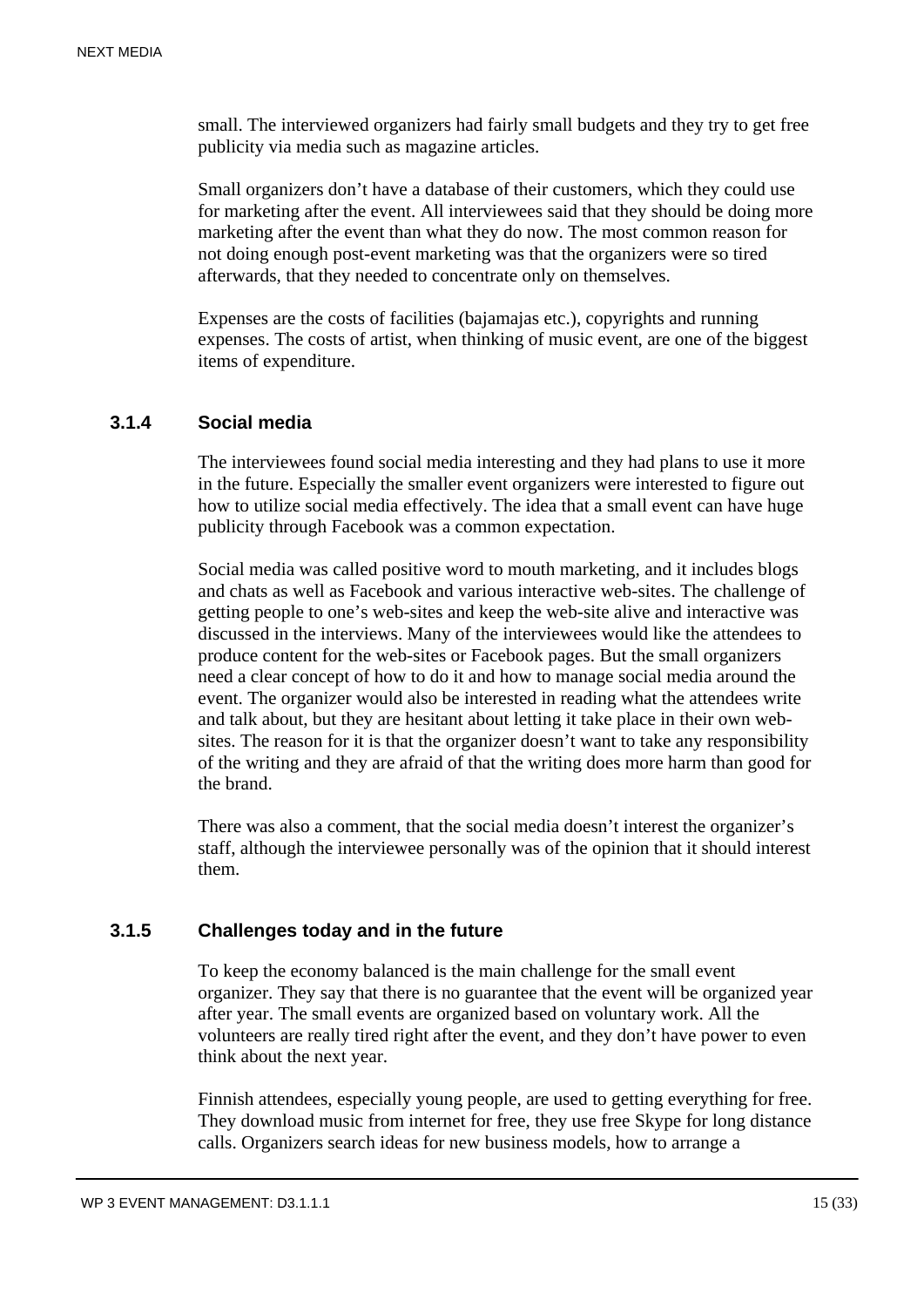profitable event for people that are not willing to pay for it. The event must create real value for the attendee. The new model should be something based on the added value. The comment was that making money by selling advertising places in the event is old fashioned.

When the event is organized outdoors, the weather becomes crucial. Also big broadcasted events, like world championships, keep the potential attendees at home. Small towns suffer from the lack of accommodation services, which limit the time spent in the event.

All in all, the organizers say that they need to do dramatic changes and provide new services to stay alive. The question is who takes the risks of the new service.

Almost all interviewees had ideas of how to grow the event and how to create additional value for the event in the future. Only the very small events were already today at a point from where they cannot grow. The ideas of adding value were mainly creating a membership or regular-customer programs and this way finding out how to serve the customers better. This includes the ideas of adding value to the event by having new features (such as a picnic in an exhibition) in the event. The event could be grown mainly by running it more often (throughout the year instead of being one weekend or twice-a-week event). Other ideas included expanding the event to other places in Finland (LWT to the West coast) and to get new attendees from abroad.

One of the most important challenges is to make people aware of the event. One interviewee said that Evenemax does a great job with their calendar. It came up in the discussion that many of the interviewees advertise their events by themselves and don't know the existence of the calendars and how to utilize them in their advertising. Lippupiste, Tiketti and the event organiser's own web-sites were mentioned as places where the possible attendees could learn that the event generally exists. Also mailing lists are used to promote the event. Posters and flyers were important advertising media, as mentioned earlier. A common wish to media was to write articles in advance (free publicity).

Relating to theatre performances and other similar events the most powerful advertisement is the commentary in newspapers. The problem is that for short lived event or plays it comes too late, when it is published some days later. This concerns in particular an event organiser like Korjaamo, which organizes theatre shows that run only 2 to 5 times.

Small event organizers need help in getting the publicity; and they don't have enough resources for putting the info of the event to different places (like calendars, web-sites). They would need a service that covers everything; their wish is that they put the information only to one place and the service takes the responsibility of the distribution.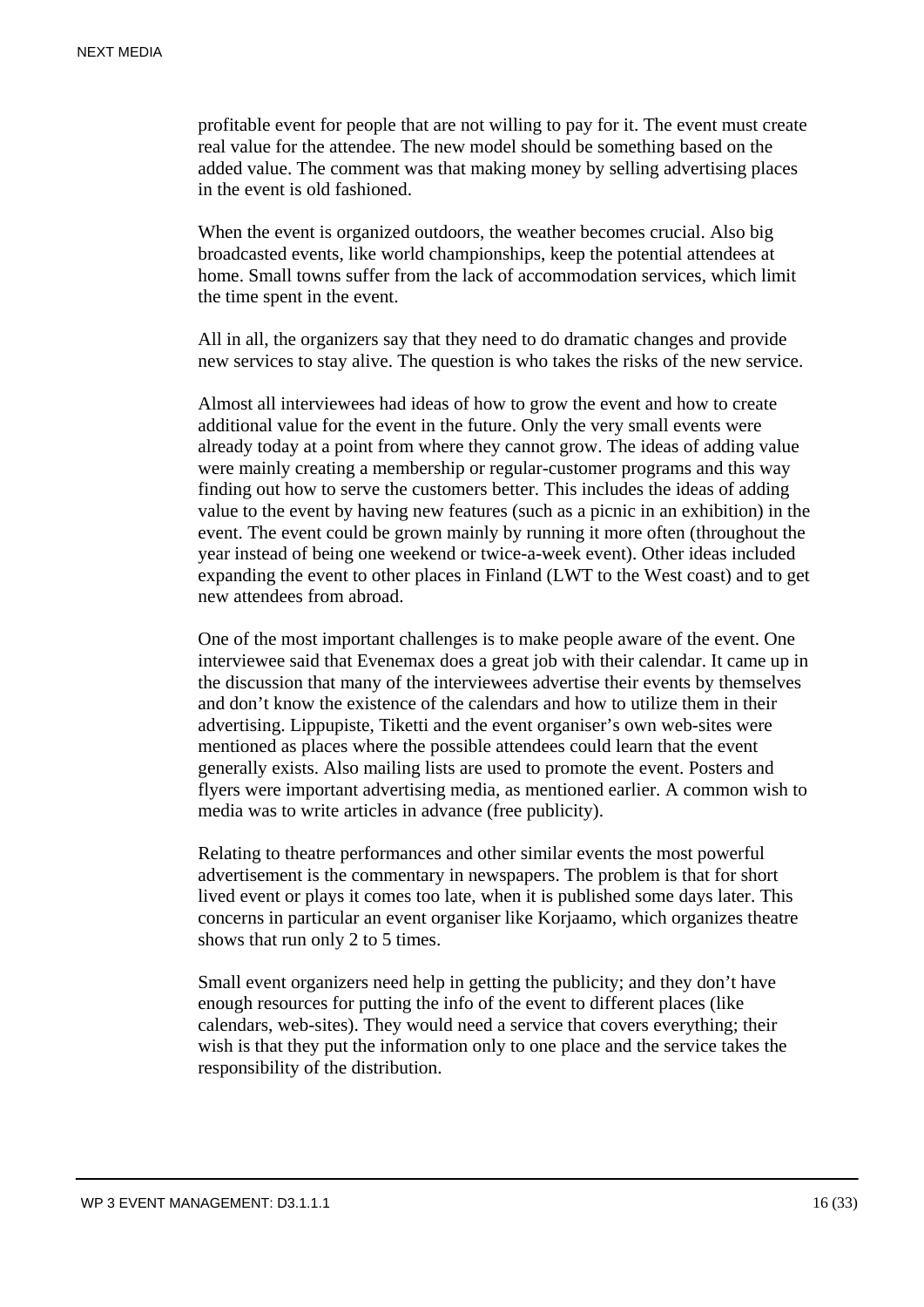# **3.1.6 Conclusions and discussion of the interviews**

There are common challenges to all event organisers whether they are small amateurs or pro-ams, or large commercial enterprises even though the sizes of their budgets and scale of their events vary a lot. These challenges include:

- making their event known so that potential visitors are aware of the event (how to use the marketing budget in an optimal way),
- establish the event, or event location, into peoples routines and habits, but at the same time to renew themselves so that people really come repeatedly to the event or location
- create a unique whole of the event or site supporting a good event experience
- promote sharing information about the event both in off and online to create word of mouth (may include things like using social media, selling unique items that add social value)
- creating many and new streams of revenue because there is a lot of free competition, unwillingness to pay is common and some existing forms of revenue are becoming old-fashioned.

The interviews also indicated that there is a big threshold to turn an amateur or pro-am event into a business.

There is need for a clear and simple concept how to manage social media around an event. Many organizers are willing to give attendees the freedom to produce content for Web sites or Facebook, and realise that this is important in making the event better known and more attractive for future visitors.

Organizers search new ideas for business models, how to arrange a profitable event even for people that are not willing to pay for it. The event must create value for the attendee. Hence, the new model should be something based on added value.

Organizers also need a service that includes everything; the only thing that would be required from them is that they put the information to one place and the service takes the responsibility of the distribution.

# 3.2 Roles and challenges in the events ecosystem

There is a large variety in types and sizes of events. In this study, the focus is on events that have some financial activity related to them, but still the scale is very wide.

Event organiser is the organisation or association that carries the main responsibility for the event and co-ordinates the activities. Event organisers vary from commercial organisers to associations relating to a theme or location. Accordingly, big commercial organisers use various kinds of subcontractors like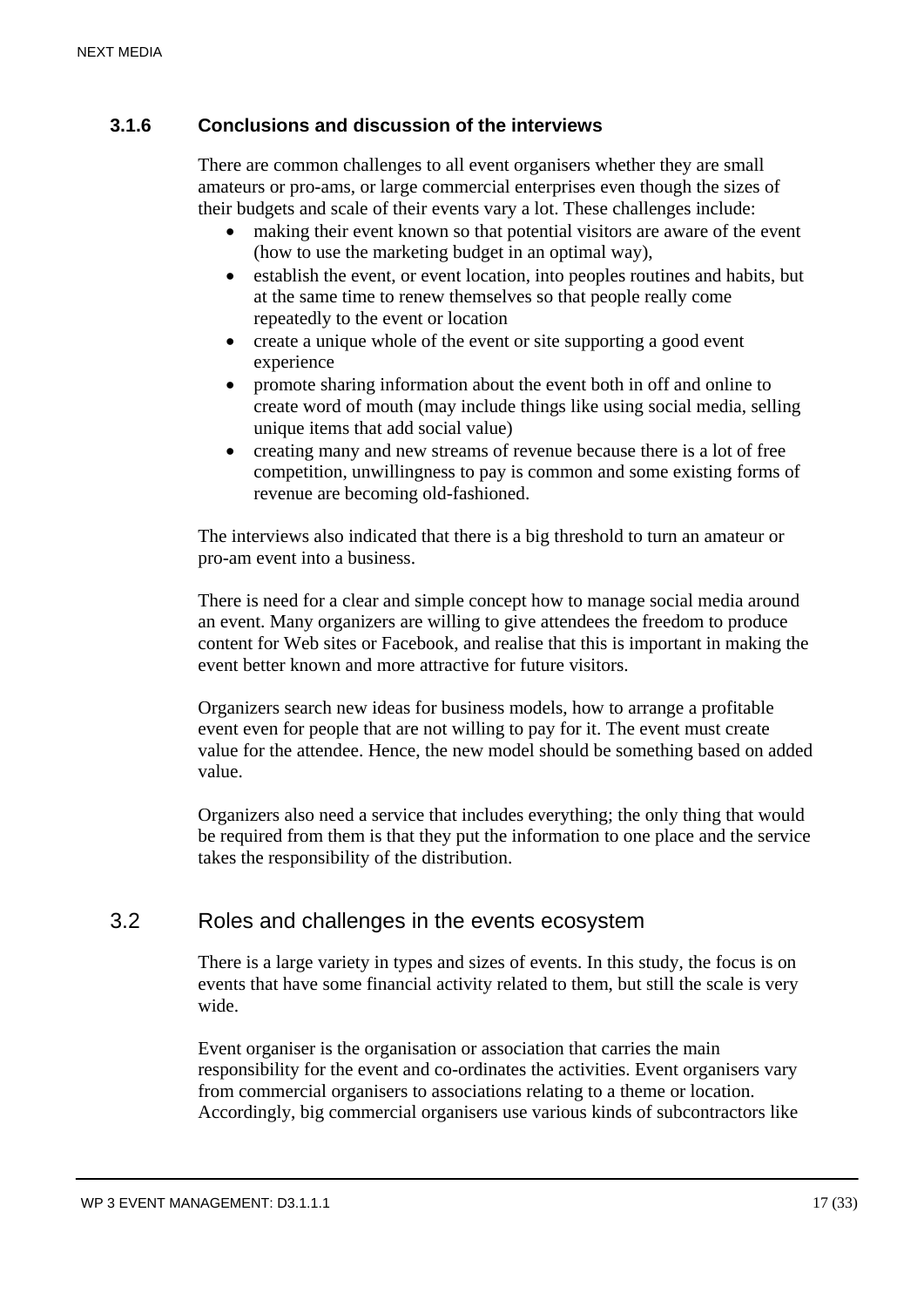media agencies whereas for small organisers much of the work is done by voluntaries.

Especially in local contexts, many events are the result of a collaborative effort and interaction of several players. The public sector may support local festivities to facilitate tourism and the prosperity of local businesses in general. Companies may sponsor festivals to enhance their own image and relations to the public. Event organisers and media may cooperate, the organiser to get a good distribution of the event; the media to get a live contact to some of its daily audience.

In further studies, these interrelations need to be explored and described in order to define the ecosystem, future roles of the players, and technological solutions needed. There is also a need for common tools for the players to coordinate their efforts e.g. a common scheduling and planning tool, or a marketplace for various equipment and services that event organisers may need.

Players in the event ecosystem include:

- Event organiser
- Venue owner
- Performers (artists, singers, choirs,...) from "hobby" artists to proams to world stars
- Sellers (selling various items or food in events)
- Municipalities and other public bodies in different kind of supporting roles direct financial support and support in the form offering venues, etc.
- Local service providers like restaurants and hotels
- Associations
- Media and advertising agencies
- Tourism promoting organisations and associations
- Communication service providers

Costs relating to organising events consist of the following:

- Management and organisation costs
- Marketing
	- o Agencies for planning marketing strategy and creating the material
	- o Bought media space
	- o Earned media space
	- o Promotion, awareness and visibility costs
- Sales
	- o Commissions to sales channels
- Performers
- Copyright costs
- Other costs relating to carrying out the event
	- o Personnel on site, consumables
	- o Facilities
- Venue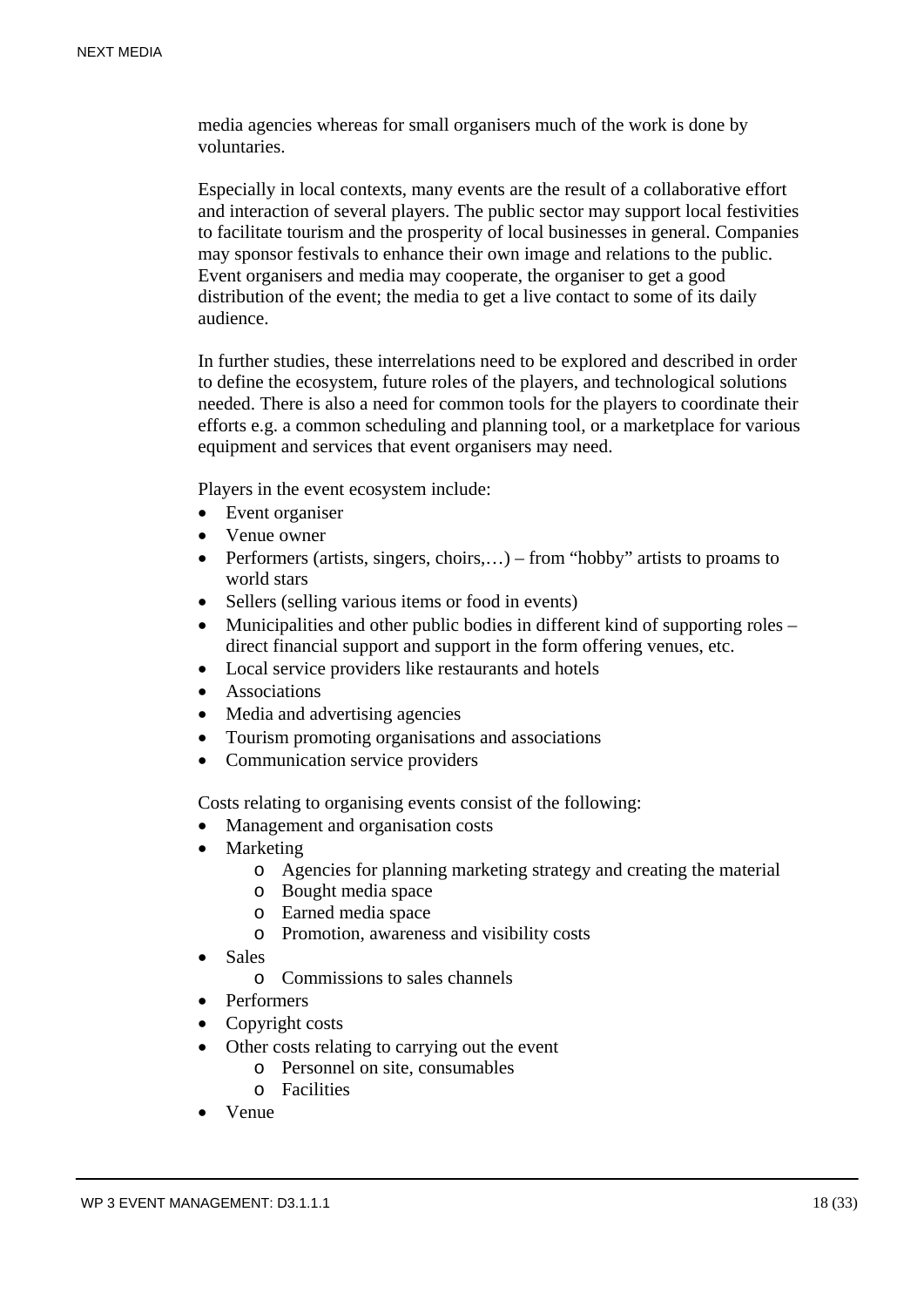Sources of income are

- Ticket sales to private persons
- Ticket or booth sales to companies and sponsors
- Selling additional items, like memorabilia, before, during and after the event
- Selling food and drinks during the event
- Selling advertising space in various formats (printed material, billboards, media)
- Selling media and information services during the event
- **Income via fan culture**
- Key issues for event organisers:
	- Organising the event efficiently
		- o When
		- o Where
		- o Programme
		- o All practical arrangements
	- Making people aware of the event efficiently
	- Get people to really come to the event with as many family members and friends as possible
	- Pricing the event optimally for the different visitor groups and in relation to the extra benefits that can be offered to customers willing to pay more – at least keeping the budget in balance for the event
	- Adding extra services to people who are willing to pay for extras
	- Getting different kind of free and earned media publicity to share information about the event in a positive way (media, social media, Word of mouth)
	- Attracting full house with the most lucrative customers
	- Getting people to spend money on the site
	- Creating an attractive image to the event
	- Making the event every time so good that people are happy that they came and recommend the event to their friends and want to come again
	- Capturing peoples' feedback and feelings already during the event and fine tune the event where possible according to the feedback
	- Finding out what people really thought about the event and what else they would like to have there
	- Selling advertising and other visibility to sponsors
	- $\bullet$  Finding the optimal sponsors (  $=$  willingness to pay and sponsor image matches the event image)
	- Communicating with (potential) visitors between the events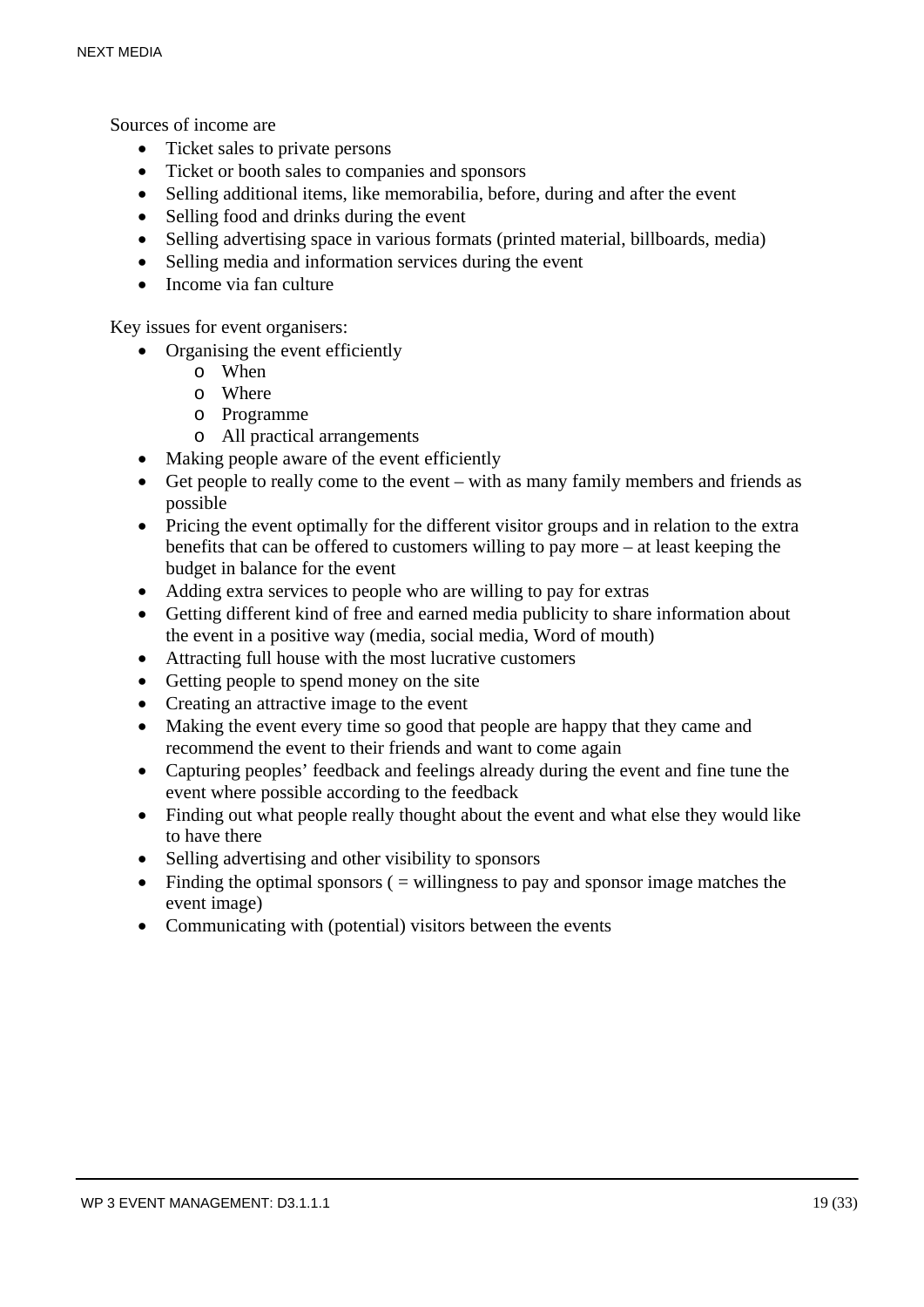# **4 Professional Processes**

# 4.1 EvenemaX process - Introduction

EvenemaX is about to replace one of the functionality of a traditional newspaper – the publishing of the daily calendar and agenda. Local newspapers used to have dedicated staff – so called calendar ladies – accepting information by hand, phone or snail-mail for the daily agenda, which is still a highly-read section of a newspaper.

EvenemaX replaces this with a database, which contains the event data for tens of newspapers and for which EvenemaX has obtained a geographically defined license comprising some 70+ municipalities with a bilingual population.

From an EvenemaX internal viewpoint, the process was illustrated as in Fig. 3.



Fig. 3: The detailed EvenemaX process (task layer). Source: Tivit CrossMedia deliverable D1.7 *Adaptation of Knowledge Architecture*, Jan-Erik Andelin

# 4.2 EvenemaX process within the Event Management Ecosystem

For the purpose of integrating the EvenemaX process within the Event Management Ecosystem, we have modelled a simplified illustration in Fig. 4. This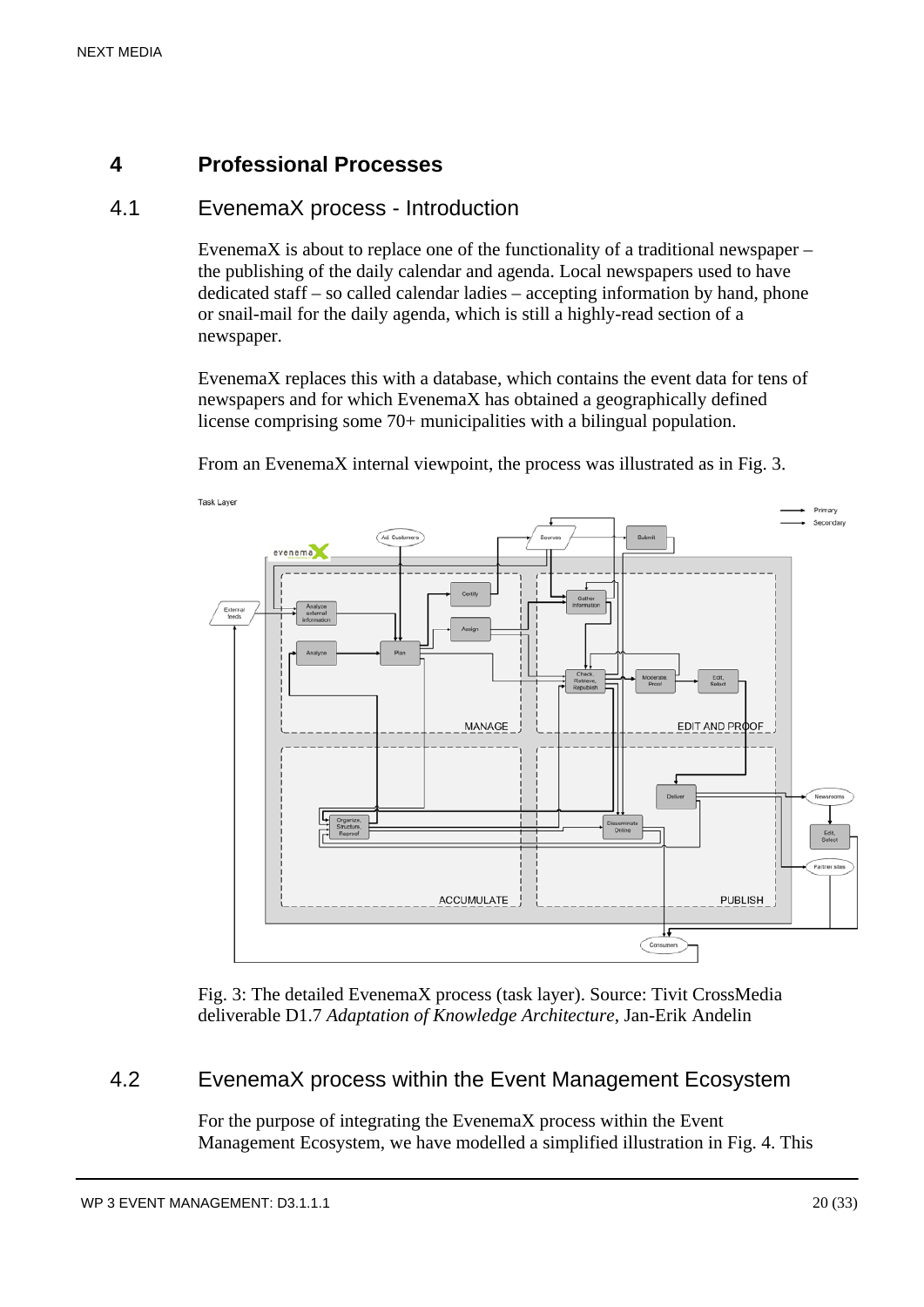illustration will be used as a basis for describing the overall Event Management processes in a later step (2011).



Fig. 4: The EvenemaX process within the Event Management Ecosystem

The actual workflow in EvenemaX is outlined below, roughly clustered into the main four activities (Manage, Edit & proof, Accumulate and Publish).

#### **4.2.1 Manage**

Event data is submitted to EvenemaX mainly by e-mail (ca. 90 %). The remaining data (10 %) is being submitted into the database by one of some 280 registered submitters, referred to as *Event Providers* in Fig. 4. Some event data is also being fed into the system by feeds from other similar calendar services (0.5 %). A very small amount of information is still being submitted to the editors by phone.

Main tasks in Manage are analysis (e.g. of incoming information), planning and assigning.

The **user behaviour** is being closely monitored by the Production Manager, using Google Analytics. Important parameters are the visitor frequency in relation to the date of the event or the "geo interest" in an event. This information should be provided to the media sales to support the sales of advertisement promoting events; it maps well the movements of people attending different events.

#### **4.2.2 Edit & proof**

The incoming information is moderated, edited, completed and translated by an editor. The calendar platform also automatically provides pre-selected and pre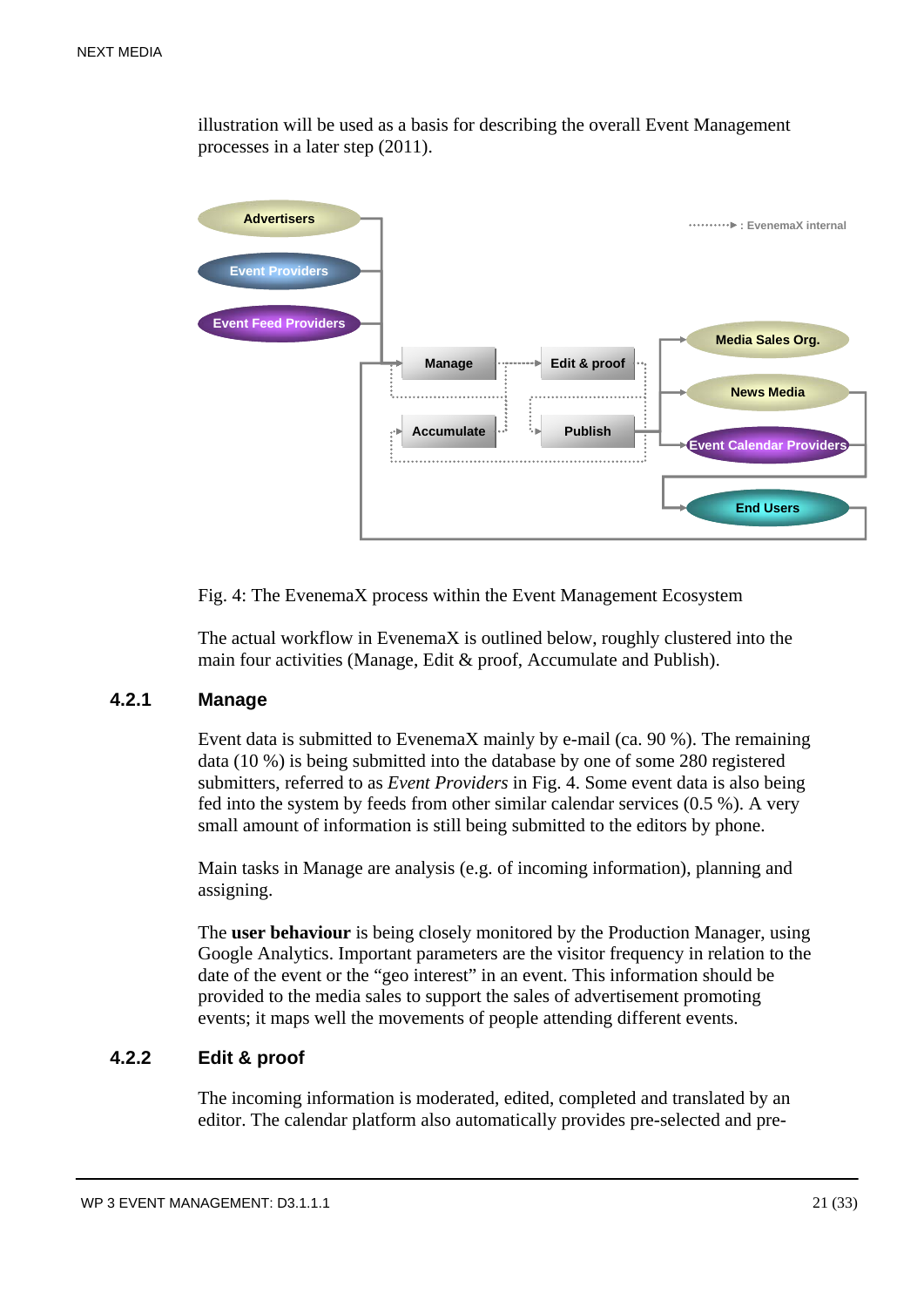formatted data batches. Those intended for print publishing are pre-edited or fully finalized by the editor as listed below before being sent to *News Media*.

# **4.2.3 Accumulate**

Here, the main tasks are the organisation and structuring of information, as well as a reproof before storage in the long term database. In Accumulate will be also more tasks related to business intelligence, which are KSF Media internal and not subject of this document.

The categorization (and in the future metadata) rules for the database is continuously monitored by the production manager (i.e. responsible manager).

#### **4.2.4 Publish**

Various KSF Media news papers receive an automated XML feed daily or weekly.

Automated data feeds are also preset to serve web. Several news sites, including all KSF Media sites are continuously 24/7 publishing event data as tickers on various news and other websites.

EvenemaX publishes its own searchable website at www.evenemax.fi.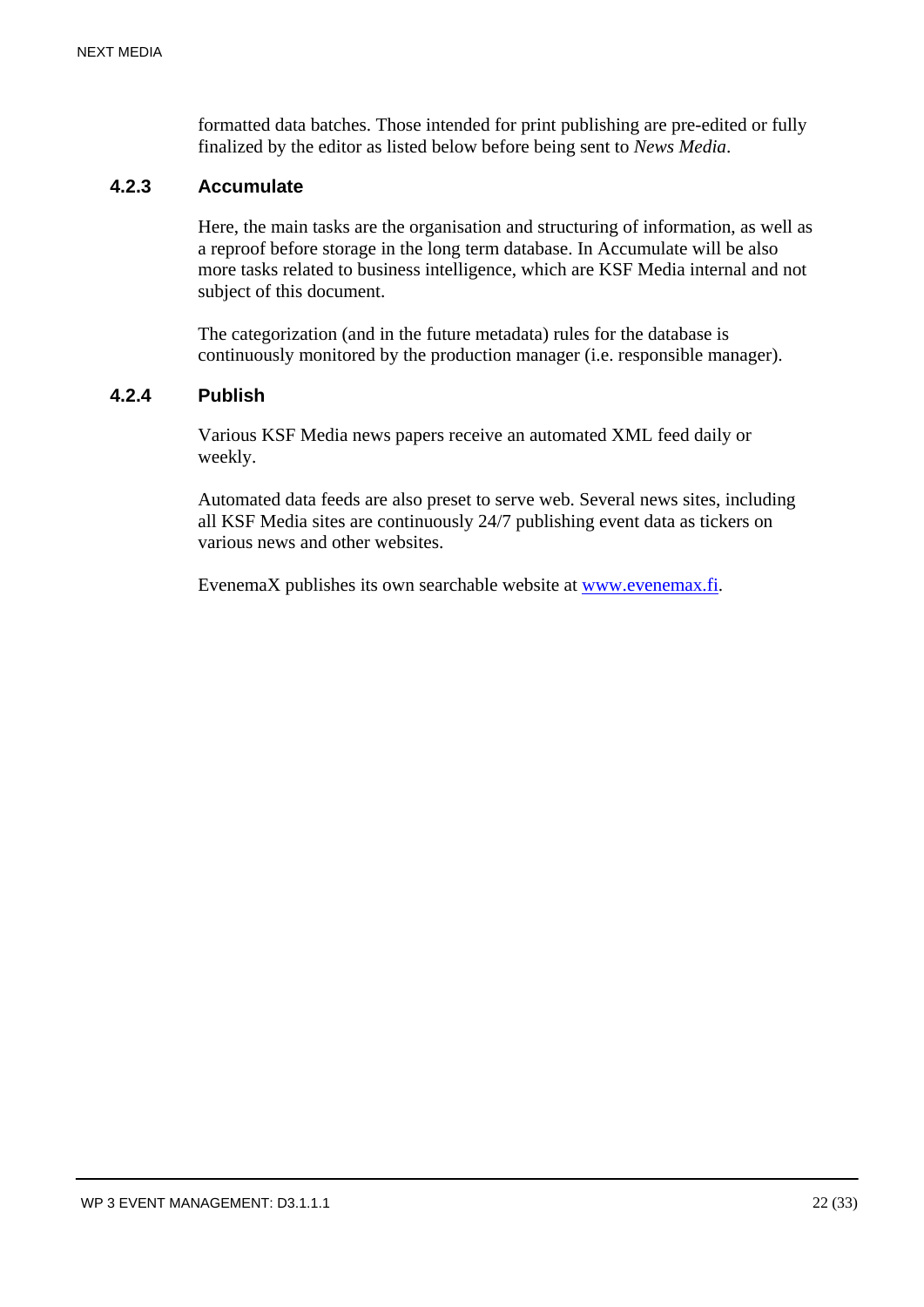# **5 Functionalities in the ecosystem**

# 5.1 Functionalities for end users

There are several user stories developed around event management each of which is described in the subsections of this section of the document. These user stories have been developed in the Event management group to provide new experiences how event data could influence our everyday lives in ways not available on the marketplace at the time writing this document.

# **5.1.1 Event information is published in Facebook (US1)**

Event organizers want to use social media as a viral advertising channel for the events they organize (be they commercial events or free event). An editorial database of events exists already and the database owner wishes to publish some of that information to Facebook and other social media sites via an automated process. Advertising agencies who create attractive digital posters (images) and videos can link those events with their content to improve the event visibility and resulting ticket sales.

When Marko checks the latest news in Facebook, he can see the events published by event organizers. Marko sees a concert which is going to be attended by his friends Otto and Marjo. Marko indicates with a click that he plans to attend that concert, too, the upcoming week-end.

When Marko leaves home for work with a bus, he checks the local news with his mobile handset. That mobile site shows event widgets next to the news and he can see same concert being advertised which he just saw on Facebook.

Once Marko arrives to the office and starts catching up on his email with MS Outlook, the work meeting he has been invited to and to which he confirms attendance is published automatically to his Facebook account. As the meeting is a seminar with open door attendance, he also decides to publish it also to a B2B event database with the click of a mouse button.

# **5.1.2 Events in the TV (US2)**

(Background: Otto has bought himself a new TV and he has configured his postal code and Facebook credentials to the TV)

Otto is sitting on a sofa in the living room. He decides to start making plans for the weekend.

Otto grabs the remote control and switches the TV to events view. He gets a list of upcoming events in city of Tampere (that's where he lives) for the next 7 days. Otto finds out that some big name dj will be playing at his favorite club next Saturday. Otto selects the event to get more information. Among other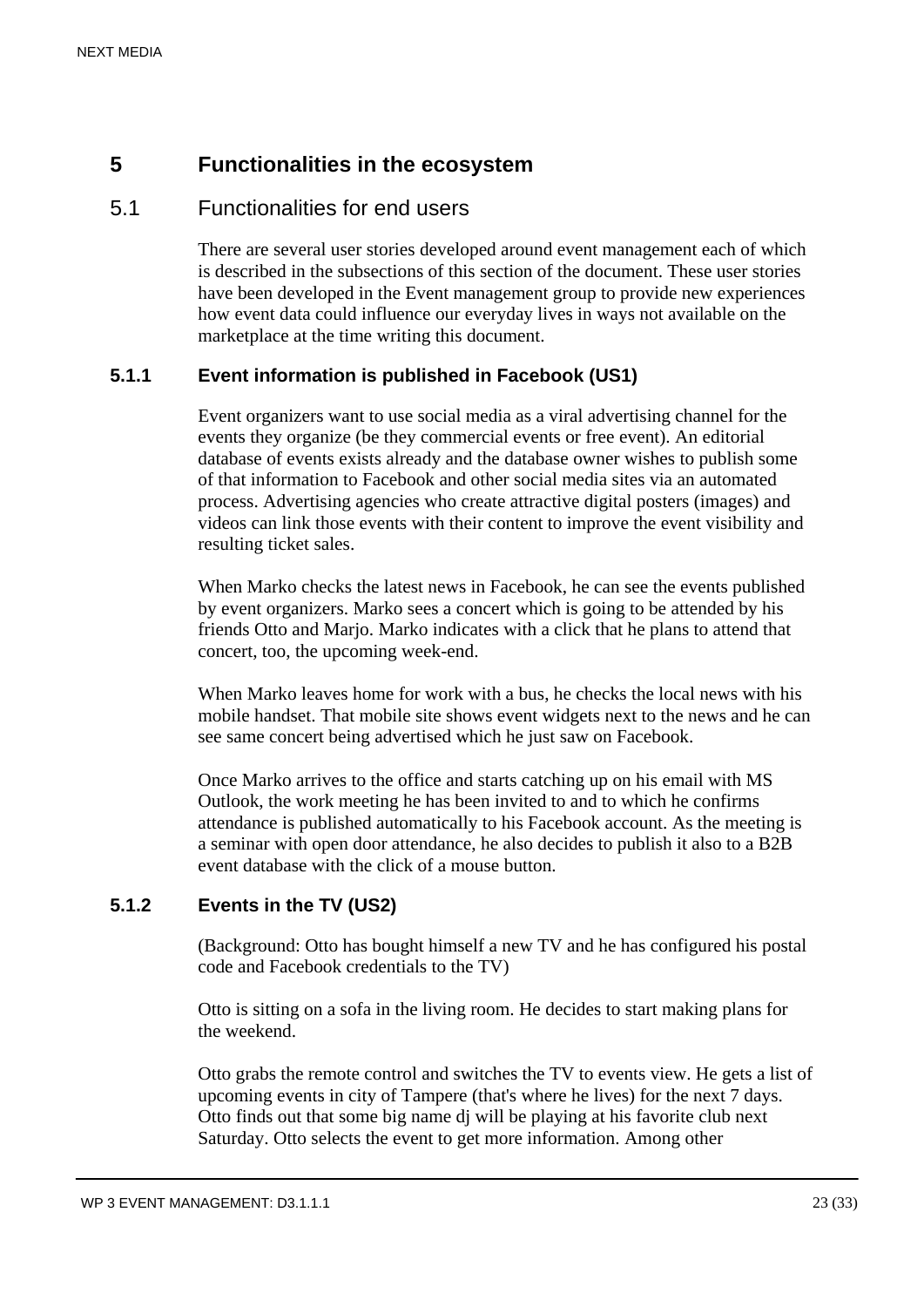information there are two videos from the same club night last year which he decides to play. The application indicates that three of his friends are going to be there. Otto no longer hesitates and clicks to confirm his attendance at the event, too.

Otto returns to the event list and notices a skiing festival in Tampere. He navigates further to see what is available as skiing is the favorite sport of Otto's girlfriend. On a sidebar, Otto notices an ad about a sale on cross-country skiing equipment. What a coincidence that he was just in a need of new pair of skis as the skiing season appears to continue with plenty of snow.

Otto starts watching a music TV channel, and becomes interested in the tunes of a certain band. He notices an icon at the lower right corner of the screen that tells him that extra information is available by just pressing the red button. After pressing it, he has a wealth of information available: history of the band, audio and video downloads, CDs, links to music stores, upcoming events where the band will play. Otto adds the page to his link library, and purchases a couple of pieces to his mobile before leaving the page.

#### **5.1.3 Location-based association of events (US3)**

As a typical start for the day, Iris logs into Facebook with her laptop. She is happy to see that someone has invited her to an event. She clicks forward to see the event details.

The invitation was sent by Iris' aunt who will be performing herself in the Riihimäki City Theatre. As Iris lives in Pori, it's somewhat a ride for her to go that far.

Facebook application shows Iris links to other events that take place in Riihimäki on the surrounding few days. The application indicates that a reunion of Iris' elementary school will be organized the next day after theatre which she now plans to attend. The most POI generic services such as public transport, restaurants, hotels, kiosks and public toilets and other related events are naturally shown in real-time in relation to the events Iris plans to attend. Iris will of course also be informed about the means of transport, driving time etc. so that she gets back to Pori in due time. These services are plotted on a map which also shows the event venue and the program during the reunion. Iris clicked on the parts of the program to create a TODO list for the reunion. Once Iris arrived on the site, the mobile phone she had gave Iris instructions for directions how to reach all the things she had noted in the TODO list.

Iris's school reunion was really well organized. More than 1,000 people who had gone to that Riihimäki school over the past 60 years had shown up. A local media player had set up a reunion Web site one year in advance, collecting any information and expectations related to the event - and creating the social hype. The combined web/mobile site also provided real-time sms alerting services during the event. It collected stories, memories, sepia-style photo scans, MMS photos and videos that people could browse on the web for years afterwards.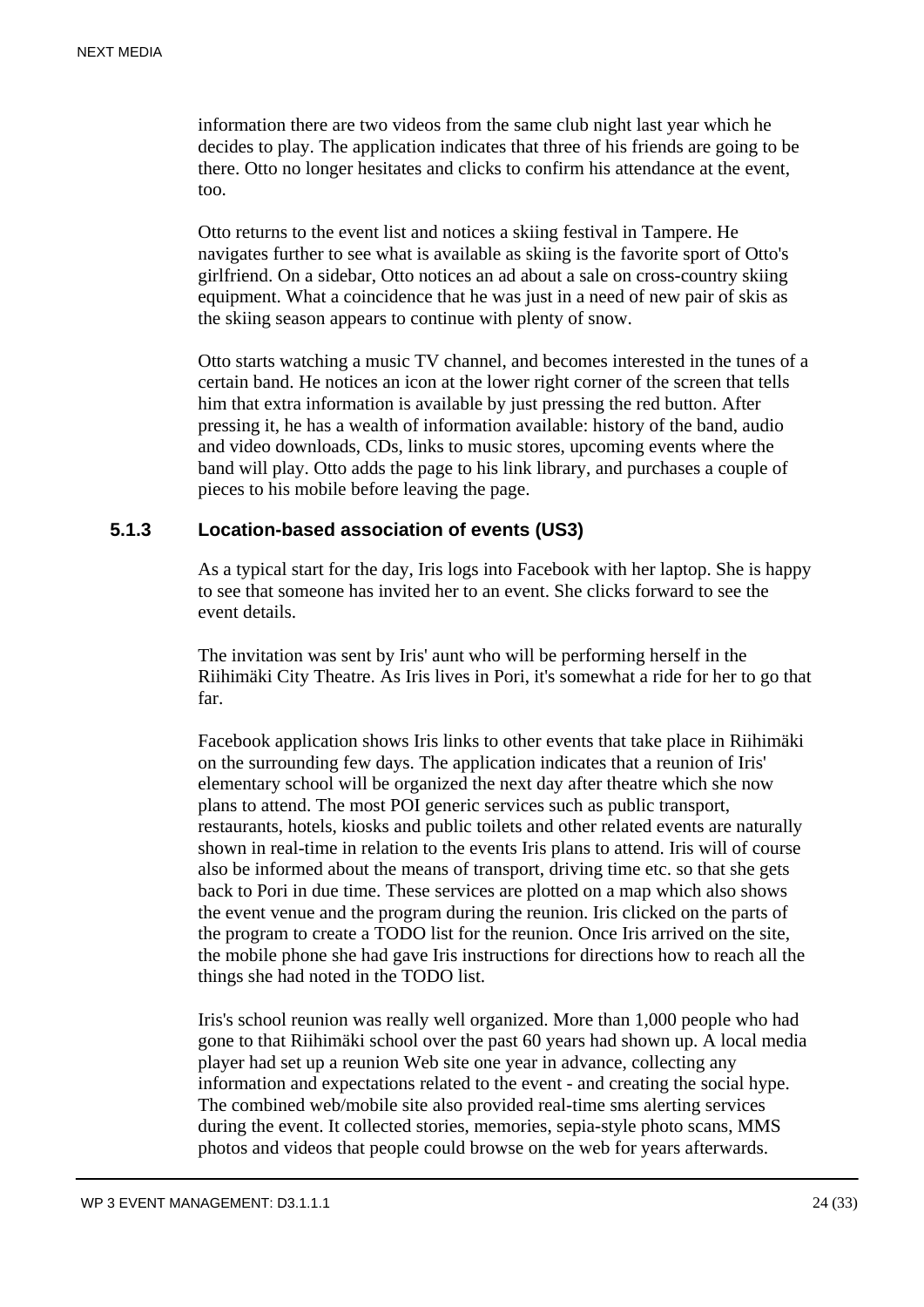There was even a 200-page book published from the material. It sold in 20,000 copies.

# **5.1.4 Portable profiles and mobile access to events (US4)**

On her way back from Riihimäki to Pori, Iris finds her train to stop in Tampere due to technical problems. She wonders what to do in the next 2 hours and decides to open her mobile phone. She opens the event application (which automatically determines she's in Tampere) and suggests an event based on a her preferences set in her Facebook account that local technical student have their theatre (speksi) training starting in 15 minutes entry free of charge. She clicks to indicate that she'll be there. Using an easy-to-use mobile interface the tech students had published this information in the mobisphere only a further 5 minutes earlier as they realized that their rehearsal had gone so well that they were ready to go "public beta" with the speksi.

After the speksi, Iris had a real restaurant bargain. Due to further train problems a group of two football teams had cancelled a group order at a nearby restaurant. Using the same easy-to-use-mobile interface, the restaurant owner offered her superfluous evening buffet for only 5 euros per guest and got it all sold before closing that evening.

# **5.1.5 After event (US5)**

Lena has just visited a concert of a Malian band and is very excited about it. She selects the event via her blog, and rates the concert and the venue. She also marks that she wants to get early information of future events with the same music genre. She quickly scans the offers that are presented to her: t-shirt, mugs and music, and decides to order a set of mugs with the photos of Malian instruments. For a moment, she considers enrolling on a course to learn to play kora, but decides not to. She glances at live comments made by others of the band in general and the concert in particular. She subscribes to the follow-up service that gathers all the reviews and made of the concert and summarizes the social media buzz.

# **5.1.6 Intelligent business events in your e-calendar (US6)**

Roberto works in a new EU agency in Helsinki. He does not speak Finnish and his wife left him when he moved to Finland. He is a keen LinkedIn member and has discovered a new app that allows him to upload his own calendar. Others have done so as well. Before his next business trip to Tampere he notes that some professional event organizer, linked to a brand Roberto knows and trusts, is moderating. Once Roberto downloads the meeting into his calendar, the entry as such supplies him with fascinating links: How to get there, who of his contacts will attend, the first preparatory papers etc. Roberto thus shares a ride to Tampere with two Italian colleagues, picking them up at Vantaa Airport. In the event he notices that none of the presenters bother with switching laptops fumbling with USB sticks or non-functioning sound or video. All presentations are miraculously available in time on the presenting device. Also, Roberto can download the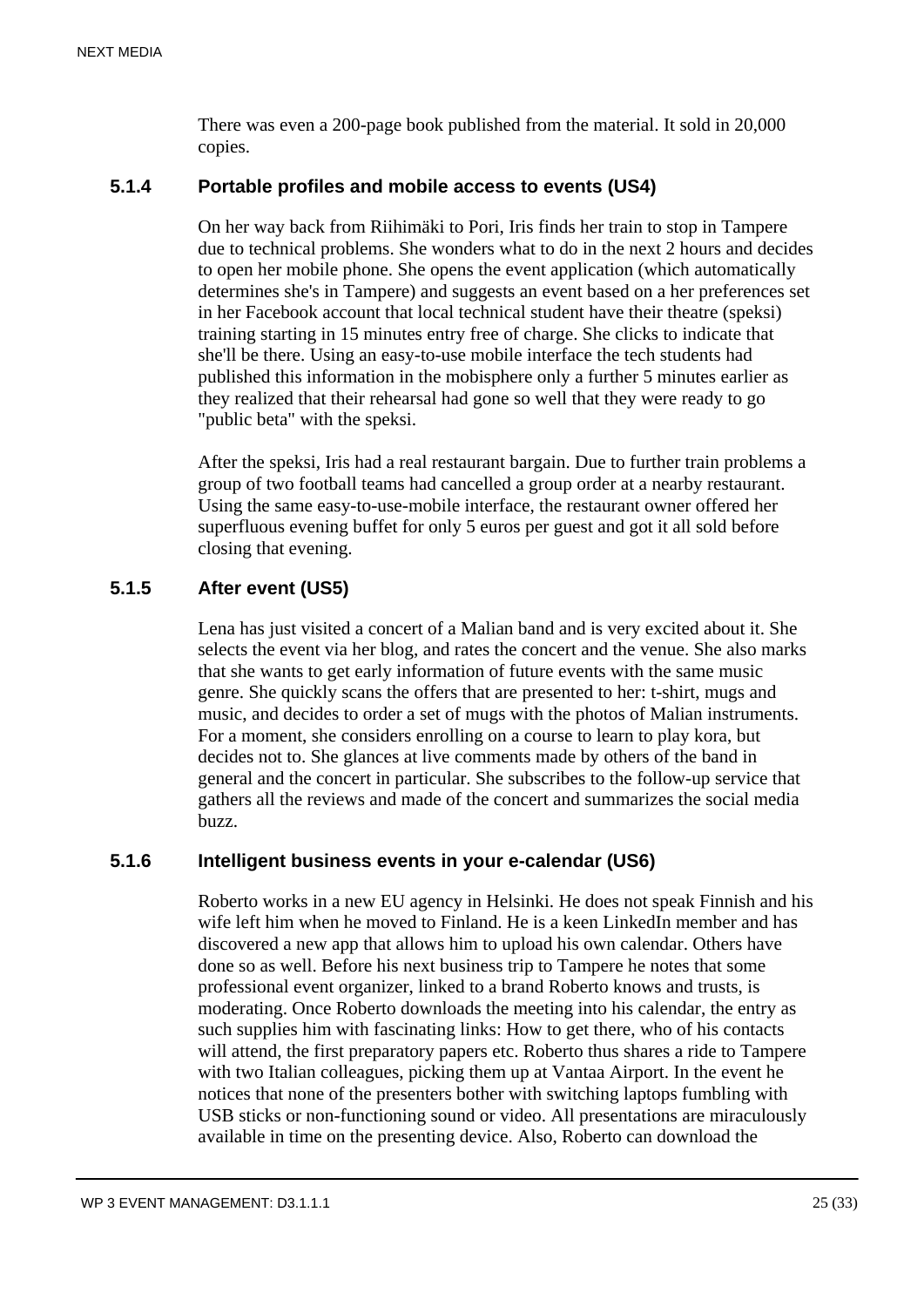business cards of people he just met through his access point - the simple calendar entry. Even better, he finds all the presentations in there as well, accompanied by loads of online comments. So he starts to comment as well, especially on the presentation of that great looking business woman with the cute accent.

# **5.1.7 Dating through virtual events (US7)**

Roberto is 55 so he is not much into Facebook. But he has discovered a funny app for his mobile device called "Dating hearts" , again through his now most favorite brand. He is fond of the Sunday afternoon event, in which you just register some data of yourself and who you are looking for. Roberto likes it, because he can just go to a museum or a nice café and spend some good time, without bother for anything or anyone. This Sunday, standing in front of a picture in Kiasma, his mobile starts vibrating and showing red hearts. Instantly, Roberto looks around himself - the application has noticed through GPS that he is close to another "Dating hearts" fan. And yes, there is a woman staring at her vibrating mobile. Roberto is completely taken by surprise as she turns out to be Jevgenia, the business woman from the Tampere event. They lived happily ever after.

#### **5.1.8 Personalised event recommendations (US8)**

Lars goes to the event service Web site and wants to see if there are any events during the coming three months that match his and his wife's interests. To get the precise recommendations, he shares his and his wife's interest profiles and some of their calendar information (available times and the locations where they are going to be). He finds three events that might be of interests, and sends an invite to his wife for all these events in a Facebook application.

# 5.2 Functionalities for event organizers

The following use cases have been developed based on the interview results. Use cases define new functionalities where new business opportunities for event management might exist in the marketplace. The name EventServe is used here as an interim codename for the software based service, which would provide support for use cases.

The use cases were built in two phases. The first version was written based on the interviews that were made in summer 2010. The use cases were sent to the interviewed persons in autumn 2010, and they were asked to comment them. The uses cases were revised based on these comments and feedback. The most important aspects pointed out by the interviewees are marked in bold.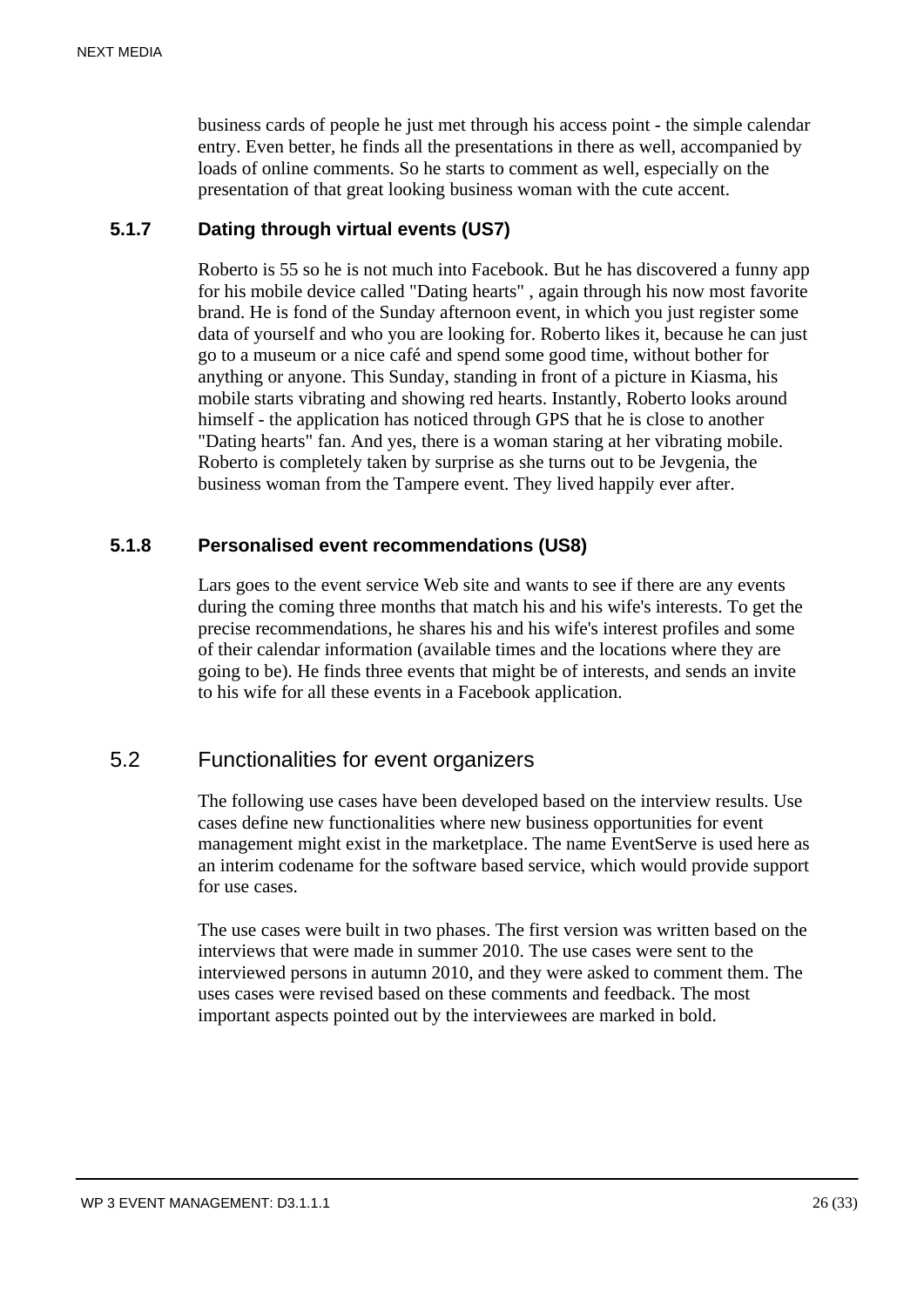# **5.2.1 Use case 1: Amateur organizer needing support for a new event promotion**

Liisa is an active member of a cultural association that wants to set up a poetry event. Several locations in the town have connections to poets, which creates a good background for the event. The plan is to create a weekend event with activities both on Saturday and Sunday. Since this is the first time that Liisa and her association are organising this kind of event **she needs a lot of information on the permissions and other official issues that need to be in order**.

In order to choose the dates for the event and to start planning the program, Liisa logs into EventServe. She describes when approximately the event is planned to be, which days of the week, and what kind of an event it is. The service suggests the best weekend for the event taking into consideration the competing events (local events in general and same kind of event in a larger area). Liisa compares the three first choices. She notices that the second best choice is the weekend that the association had initially planned for the event, and decides that it will be the date for the event. She stores the basic information of the event into the database. **The event is not yet shown to the public, but other event organisers and other operators who may want to offer their services to Liisa can see that the event is being planned and may contact Liisa via EventServe**.

Some days later, Liisa is ready to start planning the event program. She logs into EventServe again and takes a look at available **event checklist, which includes links to the sites, from where Liisa needs to ask for permissions required to organize the event.** EventServe acts as a kind of a portal to all official sites and the checklists help the organizer to define which permissions are required.

There are also templates for planning the programme. Liisa finds a template that is close to what her association has been discussing, and takes it as a starting point. She adds some general information such as the name and slogan of the event and builds the schedule. She defines how many people are expected to each sub event and **for those that do not have a venue, the system suggests available locations. EventServe offers the services, which event organisers and other operators have put into the system based on the** Liisa's planned event. Liisa can also see the venue ratings made by earlier event organisers. Liisa does not make any reservations yet, but she indicates which venues she prefers for the different subevents and gets a preliminary budget for the event to be discussed with other association members. Liisa still keeps the event information private, and logs out.

Planning the event has proceeded and Liisa logs into EventServe again. She finalises the schedule details and creates a description of the event and chooses the terms used to describe it. These terms, expanded with the help of semantic databases are utilised in promoting the event into different media, social media and event services and search engines. **The system creates a hashtag to be used in social media** to link posts about the together. It would also be possible to add some photos to share. Liisa does not have any photos yet, but she searches the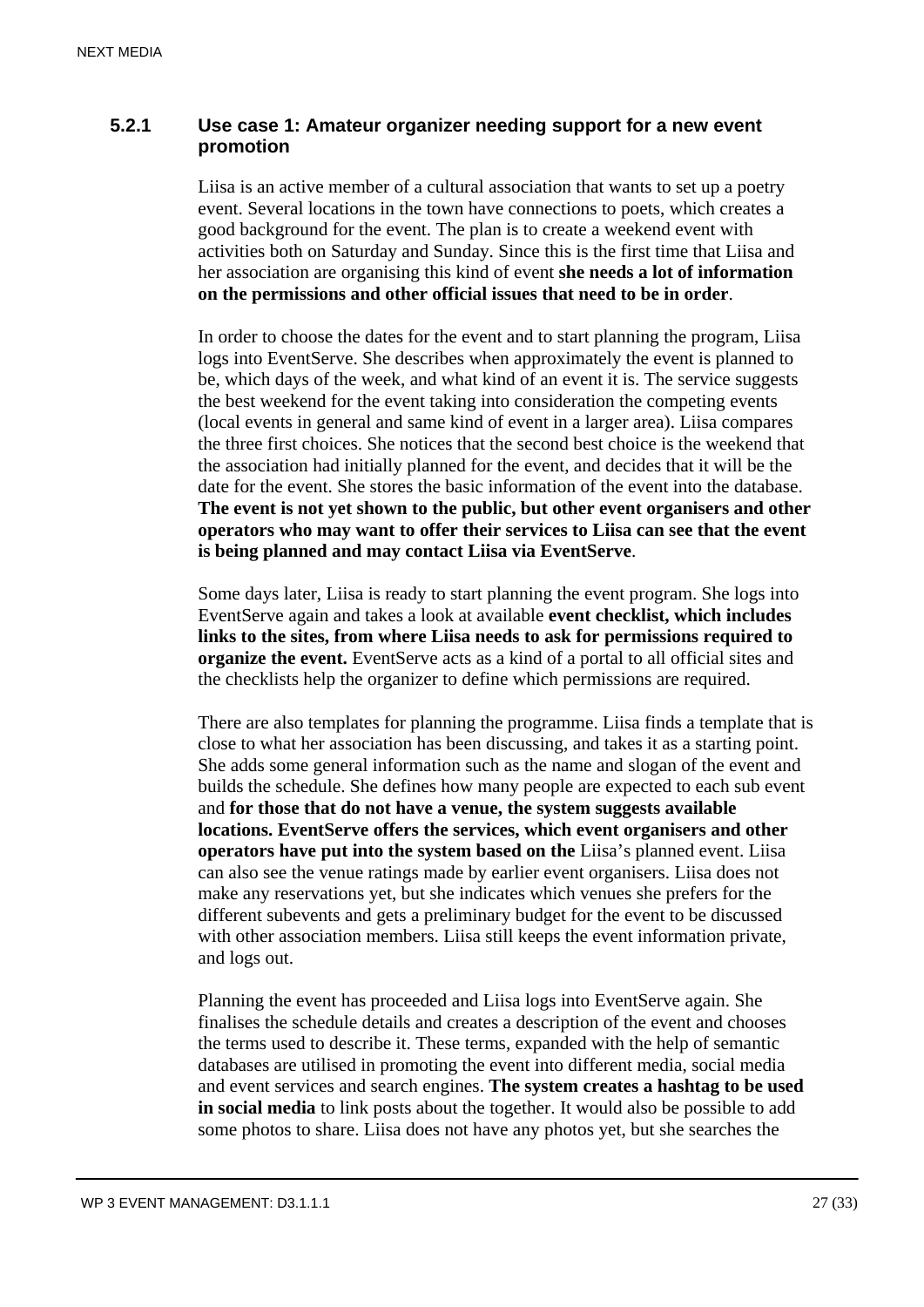linked media database for information about the poets and offers those links to encourage active bloggers to write about the town, its poets and this new event.

Liisa is happy with the event description and the material she found in the media archive. She accepts the event presentation with all the metadata. She makes the information public for all users in the EventServe, and confirms that the information can be shared to all channels that are willing to do that.

Liisa also notices that **the system has created a checklist with a time table to support pre-organisation of the event**. The system has created a list of tasks Liisa needs to organize beforehand. These include hints of how to organize a press conference, and there are even good video clips that help in preparing a successful press conference. She stores the list and time table into her calendar.

#### **5.2.2 Use case 2: Marketing a unique event with short duration**

Wille runs a venue that is famous for offering very varied shows and events. The events do not typically draw large masses but there are very keen fans for the different genres and events, enough to fill the space if the information reaches the right people.

Now Wille is worried about marketing a brief theatre group visit from England. There are only 4 shows so it is crucial to make good promotion beforehand and get the word out after the first show to sell all the seats in the remaining shows. Wille's venue has a membership scheme, but there is too little information about what people are really interested in and there is not information about how influential opinion leader people are in their networks, so it is not a very effective marketing channel.

He logs into EventServe and **asks to get a list of bloggers and other social media actives who are interested in this genre and who are available to make a commentary of the play immediately after the first show**. The service generates the list of candidates by utilising the connections that can be created for the coming theatre group with the help of information in semantic databases and gathered from various event and rating services and playlists, and matches this to the descriptions of available bloggers.

EventServe also has contact information of associations that are connected with this genre. EventServe service provides has been encouraging associations to put their profile into the EventServe. The associations benefit from this by getting timely information about events that relate to their activity areas, and EventServe benefits from this by have direct contact to associations and their members who are active and eager to participate in various kinds of events.

Wille sees that there are four persons available and after checking quickly their earlier work and reputation points commissions all four to make a review of the play. He also submits promotional material into the database for these and other people to use in connection to blogging and making status updates. The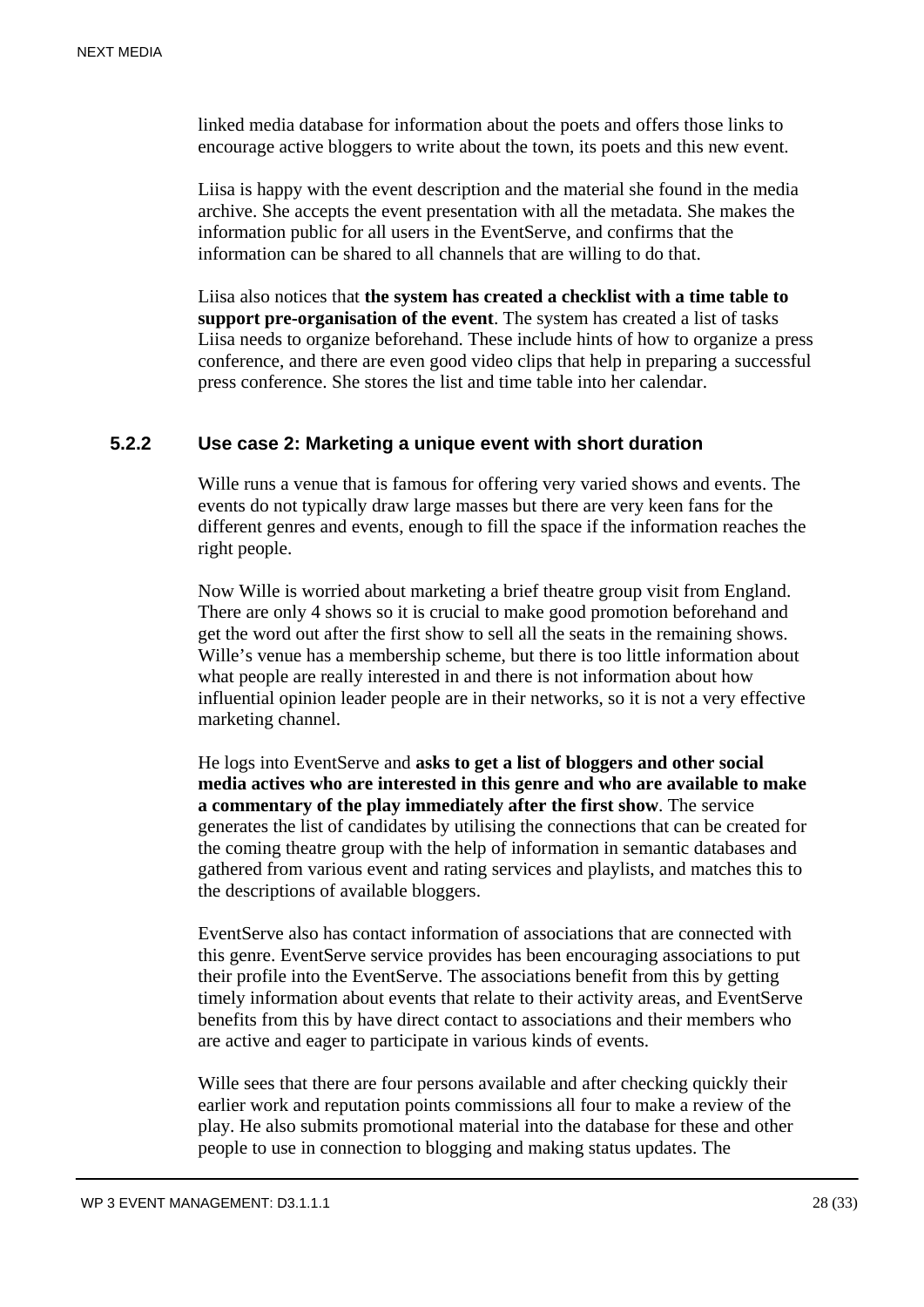promotional material includes photos as well as a video clip and audio file. Wille also orders the EventServe to gather and display reviews on their site, so that when the event is recommended, also fresh reviews of it are shown. Wille also finds several associations that have a connection to the theme of the play, so he also submits a request to EventServe to pass information about the play to these associations and their members.

#### **5.2.3 Use case 3: Planning an event with strict theme and guidelines**

Aliisa loves the event she has been creating in the local town. The vision is to make the event a harmonic experience with all the elements supporting the central theme. This means that not any kind of activity and company is welcomed to the event. Yet, there is pressure to grow the event and make it financially stronger. Also, there should be something new every year so that people would come also for the second and third time.

Aliisa has decided to use EventServe to find new partners and program to renew the event. She uses two different features in the service for that. **In the service provider section it is possible to ask various service providers or professionals to offer their services and Aliisa creates an advertisement there.** She describes the event and what the event organisers expect of potential service providers. There are two options of making offers or proposals: open and closed. **The closed proposal is visible only to Alisa's association; open proposals are open to all service providers** and professional members of EventServe so that small operators may co-operation with each others and openly develop their service offering. Aliisa hopes to get new good ideas from other companies and professionals.

Aliisa also wants to hear what ordinary people would expect to see in the event. **She creates a co-development competition to hear what ideas and expectations people have regarding this kind of event.** The competition is openly announced at the EventServe site, but there is information at the EventServe service about people who are interested in this particular theme and who also are active event visitors, so a special invitation is sent to this kind of people to make sure that they notice the competition. Aliisa hopes to get one or two ideas from this competition to realise in the next event. The competition itself works also as an advertisement for the event and raises interest among potential visitors. Aliisa also hopes that the competition is the first step in creating a permanent community relating to the event and its theme.

# **5.2.4 Use case 4: Encouraging group and return visits**

Johan manages a big venue which needs to attract large audiences. The venue is well known and there are many people who find it their own and visit repeatedly, but there is also need to get even wider audiences to come. Johan believes that there is potential to get families to come to the event together. Johan also thinks that it should be possible to sell more memorabilia at the site. In addition, Johan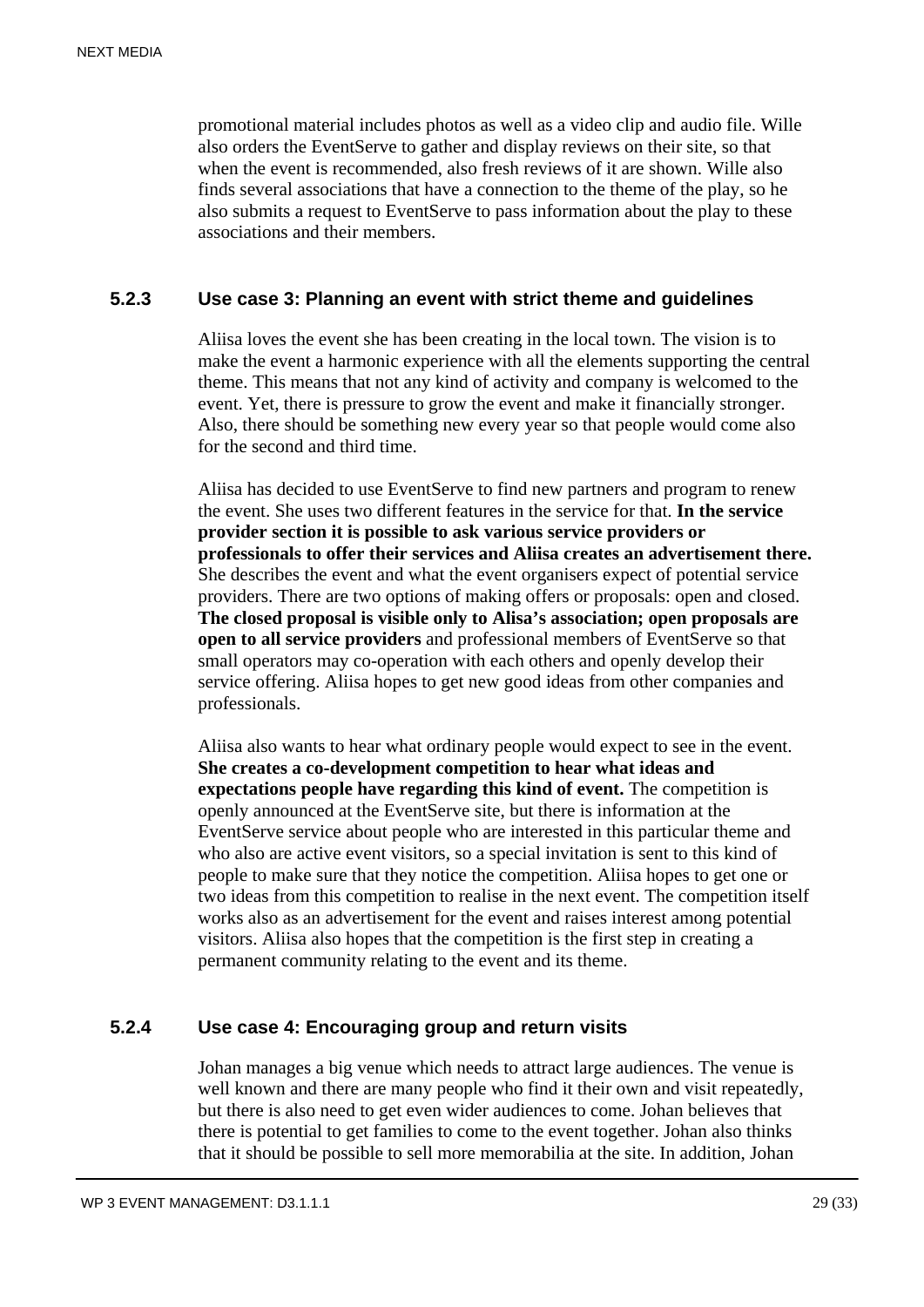thinks the media could be interested in the events, if they knew it in time. Johan thinks that EventServe can be helpful in addressing all these issues.

There are different kinds of ticket schemes already but Johan wants to add a new type that gives a discount for families when they buy the ticket online some days before the event. He also wants to give discount on future tickets based on the memorabilia purchases on the site. Johan defines the rules and reduction rate for the new family ticket and for the reduction scheme he specifies how items sales are taken into account in the prices of future tickets. Johan also announces to service providers of the availability new sales booths and specifies that these sales booths should offer items that are addressed to women and young families.

As Johan creates the event in EventServe, **he ticks the medias (magazines, radio, tv channels etc.) which might be interested in the event**. Whenever a journalist logs in the EventServe, he can see the latest entries that are proposed for his or her media and genre, and decide which of them he will work on if any.

#### **5.2.5 Use case 5: EventServe from a service provider point of view**

Heidi is a journalist, who works for a decoration magazine. She wants to find ideas for articles and also some extra work via the EventServe. She logs into the EventServe and creates her own profile, in which she describes her interest areas. She goes through the events in her interest area and makes offers for writing news articles about events she finds interesting. She also searches new ideas for articles she is writing for the decoration magazine. She finds an interesting big event and contacts the organizer via Event Serve to find out more about the event.

After some few days Heidi logs again into the EventServe and finds out that one of her offers have been approved. It is a small event, which needs help with press releases. She contacts the organizer and sets up meeting.

Heidi has written a press release for the small event organizer. She uploads it into EventServe and ticks the media channels and genres that the event organizer has chosen. EventServe notifies the journalists of the chosen media channels and genres about the new press release. Heidi also fills in the basic information of this small event, and EventServe pushes this information to all event calendars.

# 5.3 Event Calendar: Desired ICT Functionalities in The Ecosystem

The process described above is supported by various enablers. In this section we focus on the ICT enablers (tools). The change from the present system of ICT tools to improved tools follows the following steps:

- 1. Describe the desired functionalities on ecosystem level (target: ideal solution)
- 2. Map available and proposed ICT components to the ideal solution
- 3. Select components and agree on "to be" solution with ICT providers
- 4. Implement "to be" solution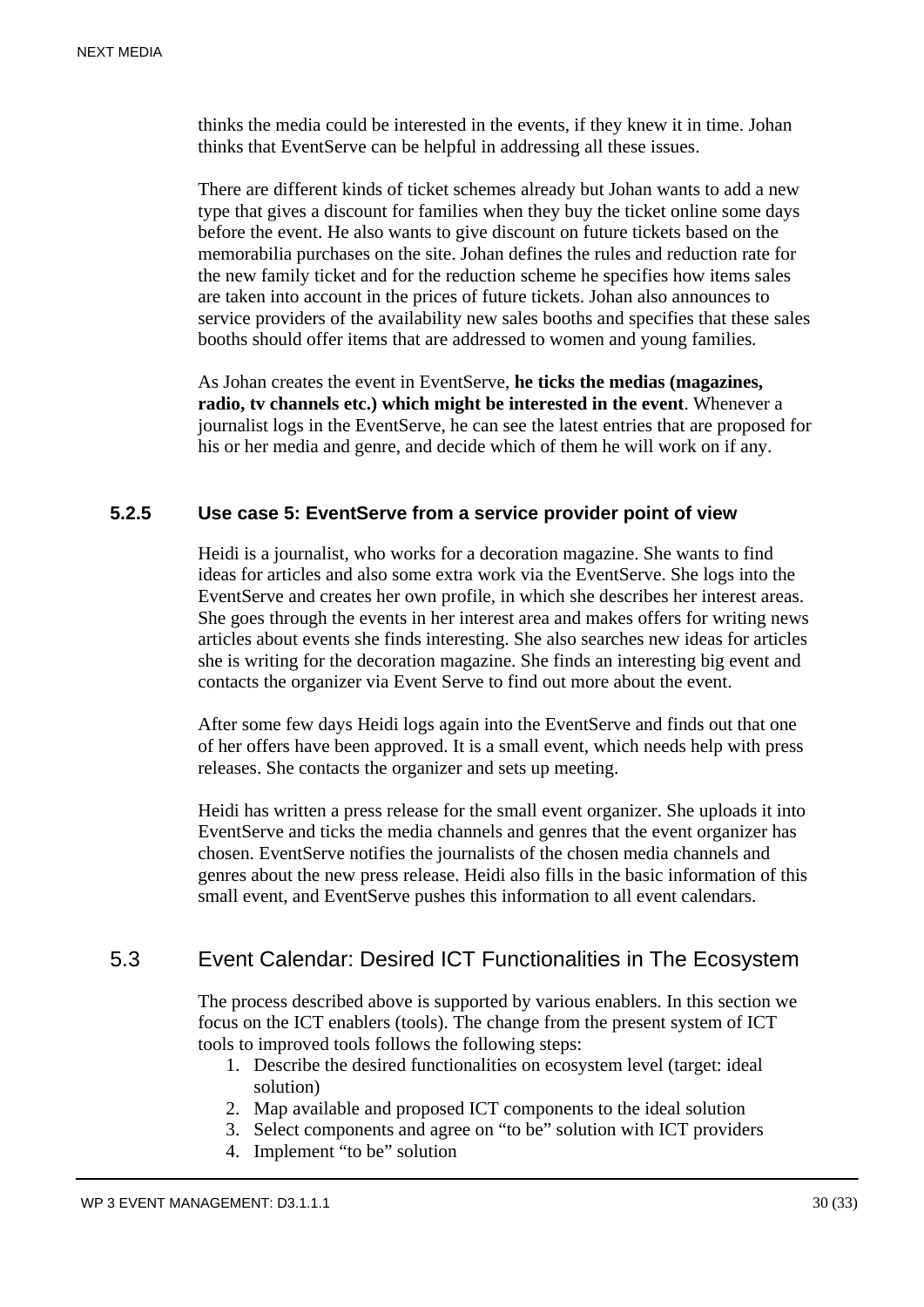5. Continuously improve components in collaboration with ICT providers

In the following, we outline the results of step 1.

#### **5.3.1 General Functionalities**

The following functionalities are relevant in general, for most ICT tools mentioned in this section 5.3:

- 1. print support
- 2. allowing only unambiguous, correct and all-inclusive data/data sets
- 3. large volumes support
- 4. user-friendly on all levels (Basic through to Administrator levels)
- 5. federative; sync-friendly, feed-friendly
- 6. relevant and end-user friendly

#### **5.3.2 Functionalities per Actor**

Within the EvenemaX ecosystem, the following functionalities are desired (listed in order of the work flow in the value chain, additionally to the database(s) as such):

- 1. Customer/event provider relation management (CRM) and volume handling
- 2. Database interfaces: basic, advanced and for administrators
- 3. Micropayment support
- 4. Semantics support
- 5. Feed handling (input and output)
- 6. Synchronisation
- 7. Remote/local handling of data batches
- 8. Print export
- 9. Content management system (CMS)
- 10. Geo relevance support
- 11. Search
- 12. Diffusion (see section 5.1 for details)

An overview of the functionalities mapped to the various value chain actors, is shown in figure 4.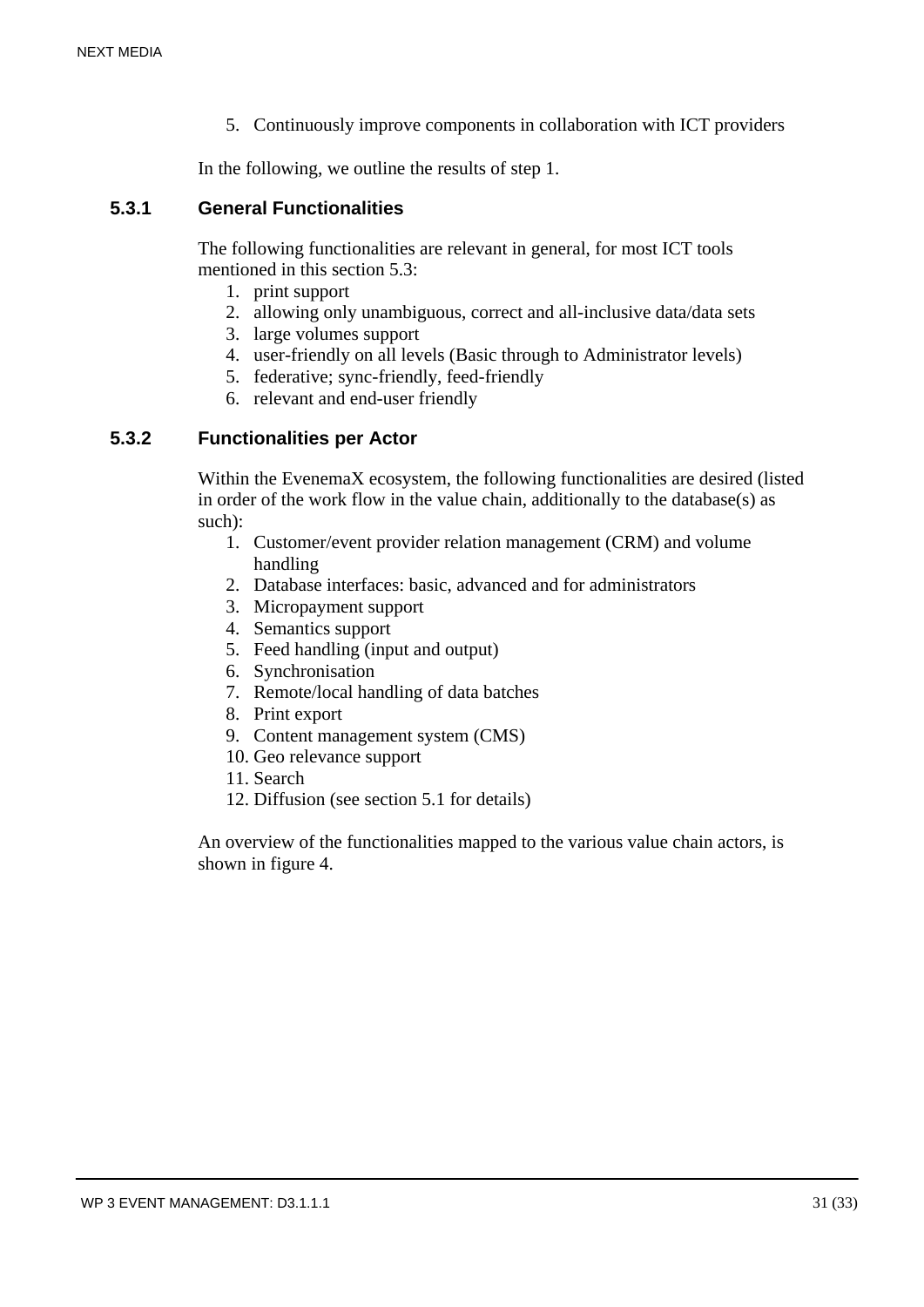

Fig. 4: Desired functionalities in the EvenemaX value chain

# **6 Conclusions**

.

This document has laid first foundations for event ecosystem and is expected to evolve as the analysis of other stakeholders of the ecosystem continues in the Next Media project in 2011.

Interviews carried out so far indicate that social media serves as a viable marketing channel for both commercial and non-commercial event organizers and complements more traditional media advertising. This in turn validates the prototype development direction current underway in Event management case of the Next Media project where a white label software element is being developed that provides word-of-mouth marketing aspects for events in both Facebook and mobile environments and is going to address event organizers' needs in Q4/2010 timeframe of the project.

Regarding roles and processes in the ecosystem, the 2011 focus should be on interfaces of professional event related processes, and their actors (incl. ticket providers), in the overall ecosystem. The view point changes from event organiser, event management platform provider (2010) and end user to overall ecosystem (the complete value network).